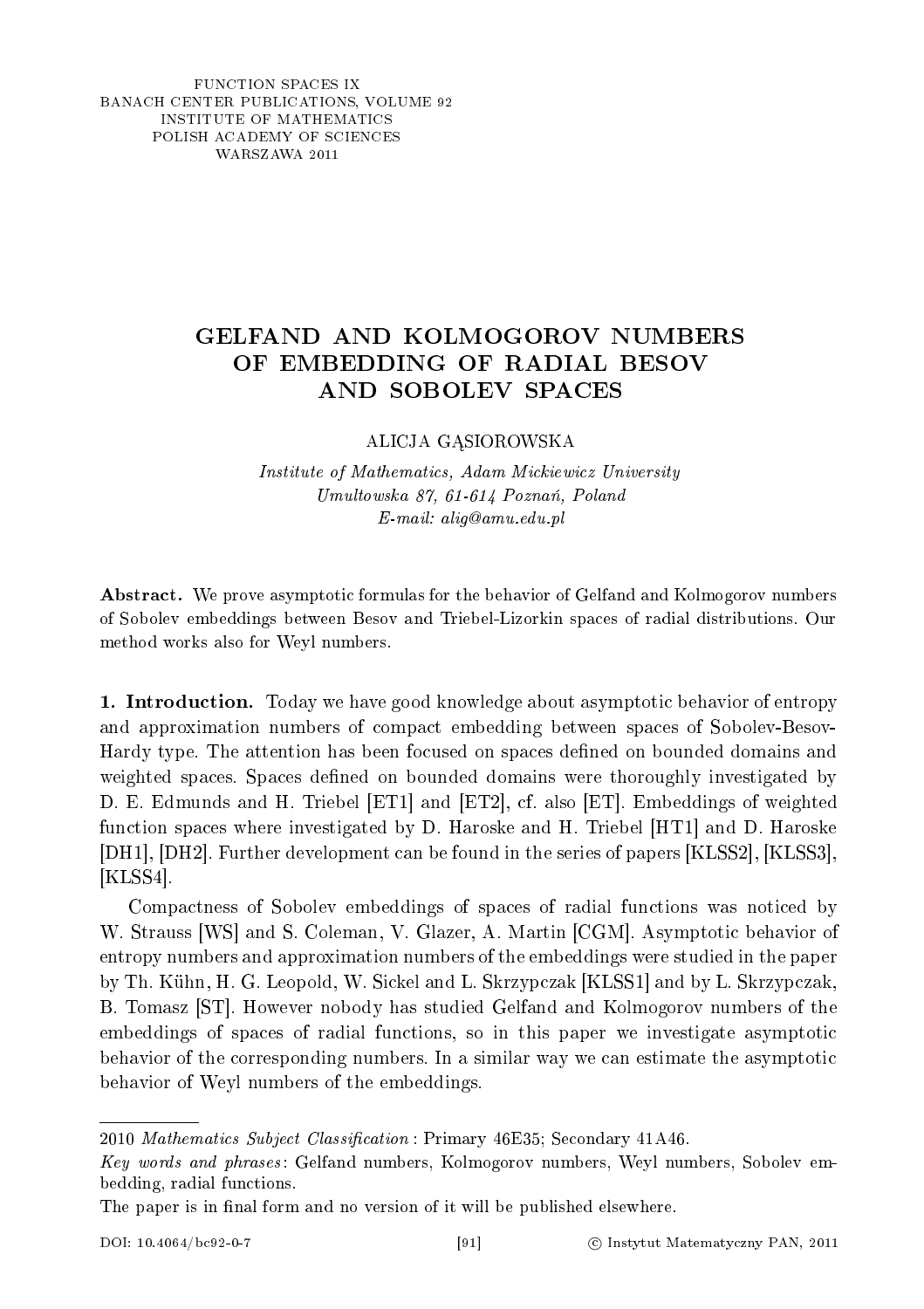2. Function spaces of radial distributions. We assume that the reader is acquainted with the definition and basic properties of Besov spaces  $B_{p,q}^s(\mathbb{R}^n)$ ,  $1 \leq p,q \leq \infty$ ,  $s \in \mathbb{R}$ , and Triebel-Lizorkin spaces  $F^s_{p,q}(\mathbb{R}^n)$ ,  $1 \leq p < \infty$ ,  $1 \leq q \leq \infty$ ,  $s \in \mathbb{R}$ . We will denote the continuous embeddings between Banach spaces by  $\hookrightarrow$ .

Let  $p_1 \leq p_2$  and  $s_1 \geq s_2$ . It is well known that if  $\delta = s_1 - s_2 - n(\frac{1}{p_1} - \frac{1}{p_2}) \geq 0$  and  $q_1, q_2 \geq 1$   $(q_1 \leq q_2 \text{ if } \delta = 0)$  then

$$
B^{s_1}_{p_1,q_1}(\mathbb{R}^n) \hookrightarrow B^{s_2}_{p_2,q_2}(\mathbb{R}^n).
$$

The above embeddings are never compact. However if we take subspaces of radial functions or distributions then some of the above embeddings are compact, cf. [SS].

DEFINITION 2.1. A tempered distribution f is called radial if  $f^g = f$  for  $g \in O(\mathbb{R}^n)$ where  $f^g(\varphi) = f(\varphi^{g^{-1}})$  and  $\varphi^{g^{-1}}(x) = \varphi(g^{-1}x), \varphi \in S(\mathbb{R}^n)$ . For  $s \in \mathbb{R}, 1 \le p, q \le \infty$ , we define

$$
RB_{p,q}^{s}(\mathbb{R}^{n}) = \{ f \in B_{p,q}^{s}(\mathbb{R}^{n}) : f \text{ is radial} \},
$$
  

$$
RF_{p,q}^{s}(\mathbb{R}^{n}) = \{ f \in F_{p,q}^{s}(\mathbb{R}^{n}) : f \text{ is radial} \}.
$$

REMARK. The spaces  $RB_{p,q}^s(\mathbb{R}^n)$  and  $RF_{p,q}^s(\mathbb{R}^n)$  are complemented subspaces of  $B_{p,q}^s(\mathbb{R}^n)$  and  $F_{p,q}^s(\mathbb{R}^n)$  respectively, cf. [LS]. The restriction to the subspaces of radial distributions allows us to overcome the problem of compactness. We get the following theorem, cf. [SS].

THEOREM 2.2. The embedding  $RB^{s_1}_{p_1,q_1}(\mathbb{R}^n) \hookrightarrow RB^{s_2}_{p_2,q_2}(\mathbb{R}^n)$  is compact if and only if  $s_1 - \frac{n}{p_1} > s_2 - \frac{n}{p_2}$  and  $p_1 < p_2$ .

The behavior of radial functions from Besov spaces at infinity is strictly related to the behavior of functions belonging to some weighted Besov spaces defined on the real line. Before we formulate the known result we need some definitions. For  $\alpha \in \mathbb{R}$  we introduce a weight function  $\omega_{\alpha} : \mathbb{R}^n \to \mathbb{R}_+$  given by

$$
\omega_{\alpha}(x) = (1+|x|^2)^{\alpha/2}.
$$
\n(1)

DEFINITION 2.3. Let  $0 < u < \infty$ ,  $1 \le p_1 \le p_2 \le \infty$  and  $s, \alpha \in \mathbb{R}$ . Then

$$
B_{p,q}^{s}([u,\infty),\omega_{\alpha})=\left\{f\in B_{p,q}^{s}(\mathbb{R},\omega_{\alpha}): \text{supp}\, f\subset\{x\in\mathbb{R}: x\geq u\}\right\},
$$

where

$$
B_{p,q}^{s}(\mathbb{R}^n,\omega_\alpha)=\{f\in S'(\mathbb{R}^n):\omega_\alpha f\in B_{p,q}^{s}(\mathbb{R}^n)\},\
$$

with

$$
\|f|B_{p,q}^s(\mathbb R^n,\omega_{\alpha})\|=\|\omega_{\alpha}f|B_{p,q}^s(\mathbb R^n)\|.
$$

Moreover we define

$$
RB_{p,q}^{s}(\mathbb{R}^{n}\setminus B(0,u))=\left\{f\in RB_{p,q}^{s}(\mathbb{R}^{n}): \text{supp}\,f\subset\left\{x\in\mathbb{R}^{n}:\left|x\right|\geq u\right\}\right\}.
$$

The above function spaces are related to each other by the trace operator  $\text{tr}^*$  defined by

$$
tr^* : f(x_1,...,x_n) \mapsto f(u,0,...,0),
$$
 where  $u = |x_1|$ .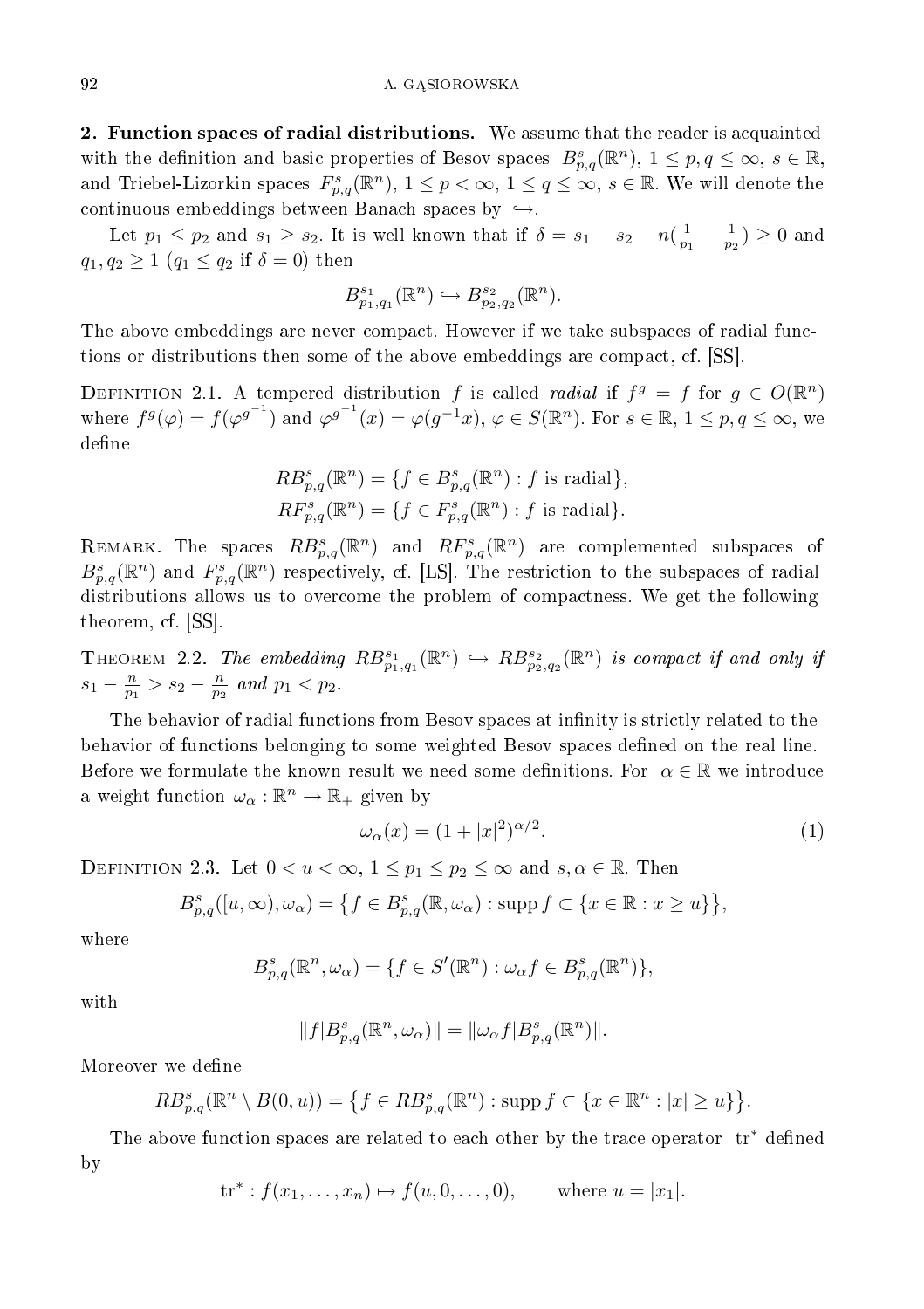THEOREM 2.4. Suppose  $n \geq 2$ ,  $0 < u < \infty$ ,  $1 \leq p, q \leq \infty$  and  $s > 0$ . Then:

- 1. The operator  $\mathrm{tr}^*$  maps  $RB_{p,q}^s(\mathbb{R}^n \setminus B(0,u))$  continuously onto  $B_{p,q}^s([u,\infty),\omega_\alpha)$ .
- 2. There is a linear and continuous extension operator ext which maps  $B_{p,q}^s([u,\infty),\omega_\alpha)$ into  $RB_{p,q}^s(\mathbb{R}^n \setminus B(0, u))$  and such that  $\mathrm{tr}^* \circ \mathrm{ext} = \mathrm{id}$ .
- 3. The operator  $\mathrm{tr}^*$  is an isomorphism.

The above theorem is proved in [KLSS1].

The next interesting dependence is a relationship between the radial Besov space and some weighted sequence space. We will work with the following sequence spaces.

DEFINITION 2.5. Let  $1 \leq p, q \leq \infty$  and  $\delta \geq 0$ . In the sequel,  $\omega_{\alpha}$  stands for (1). We define

$$
l_q(2^{j\delta}l_p(\omega_\alpha)) = \left\{ (s_{j,k})_{j,k} : ||s_{j,k}|l_q(2^{j\delta}l_p(\omega_\alpha))|| \right\}
$$
  

$$
= \left( \sum_{j=0}^\infty \left( \sum_{k=0}^\infty 2^{j\delta} \omega_\alpha(k) |s_{j,k}|^p \right)^{q/p} \right)^{1/q} < \infty \right\}
$$

(with the usual modification if  $p = \infty$  or  $q = \infty$ ). If  $\delta = 0$  we will write  $l_q(l_p(\omega_\alpha))$ .

Now we have the following proposition.

PROPOSITION 2.6 ([KLSS1]). Let  $p_1 < p_2$ ,  $1 \le q_1, q_2 \le \infty$  and  $s_1 - \frac{n}{p_1} > s_2 - \frac{n}{p_2}$ . We put  $\delta = s_1 - s_2 + n(\frac{1}{p_2} - \frac{1}{p_1})$ . There exist bounded operators S, T such that the following diagram is commutative

$$
\begin{aligned}RB_{p_1,q_1}^{s_1}(\mathbb{R}^n) &\stackrel{S}{\longrightarrow} l_{q_1}(2^{j\delta}l_{p_1}(\omega_{n-1}))\\ \downarrow \text{Id} &\hspace{1em}\hspace{1em}\hspace{1em}\hspace{1em}\hspace{1em}\hspace{1em}\hspace{1em}\hspace{1em}\hspace{1em}\hspace{1em}\hspace{1em}\hspace{1em}\hspace{1em}\hspace{1em}\hspace{1em}\hspace{1em}\hspace{1em}\hspace{1em}\hspace{1em}\hspace{1em}\hspace{1em}\hspace{1em}\hspace{1em}\hspace{1em}\hspace{1em}\hspace{1em}\hspace{1em}\hspace{1em}\hspace{1em}\hspace{1em}\hspace{1em}\hspace{1em}\hspace{1em}\hspace{1em}\hspace{1em}\hspace{1em}\hspace{1em}\hspace{1em}\hspace{1em}\hspace{1em}\hspace{1em}\hspace{1em}\hspace{1em}\hspace{1em}\hspace{1em}\hspace{1em}\hspace{1em}\hspace{1em}\hspace{1em}\hspace{1em}\hspace{1em}\hspace{1em}\hspace{1em}\hspace{1em}\hspace{1em}\hspace{1em}\hspace{1em}\hspace{1em}\hspace{1em}\hspace{1em}\hspace{1em}\hspace{1em}\hspace{1em}\hspace{1em}\hspace{1em}\hspace{1em}\hspace{1em}\hspace{1em}\hspace{1em}\hspace{1em}\hspace{1em}\hspace{1em}\hspace{1em}\hspace{1em}\hspace{1em}\hspace{1em}\hspace{1em}\hspace{1em}\hspace{1em}\hspace{1em}\hspace{1em}\hspace{1em}\hspace{1em}\hspace{1em}\hspace{1em}\hspace{1em}\hspace{1em}\hspace{1em}\hspace{1em}\hspace{1em}\hspace{1em}\hspace{1em}\hspace{1em}\hspace{1em}\hspace{1em}\hspace{1em}\hspace{1em}\hspace{1em}\hspace{1em}\hspace{1em}\hspace{1em}\hspace{1em}\hspace{1em}\hspace{1em}\hspace{1em}\hspace{1em}\hspace{1em}\hspace{1em}\hspace{1em}\,\hspace{1em}\hspace{1em}\hspace{1em}\hspace{1em}\hspace{1em}\hs
$$

i.e.  $T \circ S = id$ .

The details can be found in [KLSS1].

3. Gelfand and Kolmogorov numbers. In this section we prove asymptotic estimates of Gelfand and Kolmogorov numbers. We need two well known results concerning this numbers of embeddings of sequence spaces.

First we consider diagonal operators. We put

DEFINITION 3.1. A *diagonal operator*  $D_{\sigma} : l_{p_1} \mapsto l_{p_2}$  for a nonincreasing sequence  $\sigma_1 \geq \sigma_2 \geq \sigma_3 \geq \ldots \geq 0$  is defined by

$$
(\varsigma_k)_k \longmapsto (\sigma_k \varsigma_k)_k.
$$

We will need compact diagonal operators defined by sequences of the form  $\sigma_k = k^{-\alpha}$ ,  $\alpha > 0$ . We will write  $D_{\alpha}$  if  $\sigma_k = k^{-\alpha}$ . It is very easy to show the following lemma.

LEMMA 3.2. Let  $D_{\alpha}: l_{p_1} \mapsto l_{p_2}$ .

- (i) Let  $1 \leq p_1 \leq p_2 \leq \infty$ .  $D_{\alpha}$  is compact if and only if  $\alpha > 0$ .
- (ii) Let  $1 \leq p_2 < p_1 \leq \infty$  and  $\frac{1}{t} = \frac{1}{p_2} \frac{1}{p_1}$ .  $D_{\alpha}$  is compact if and only if  $\alpha > \frac{1}{t}$ .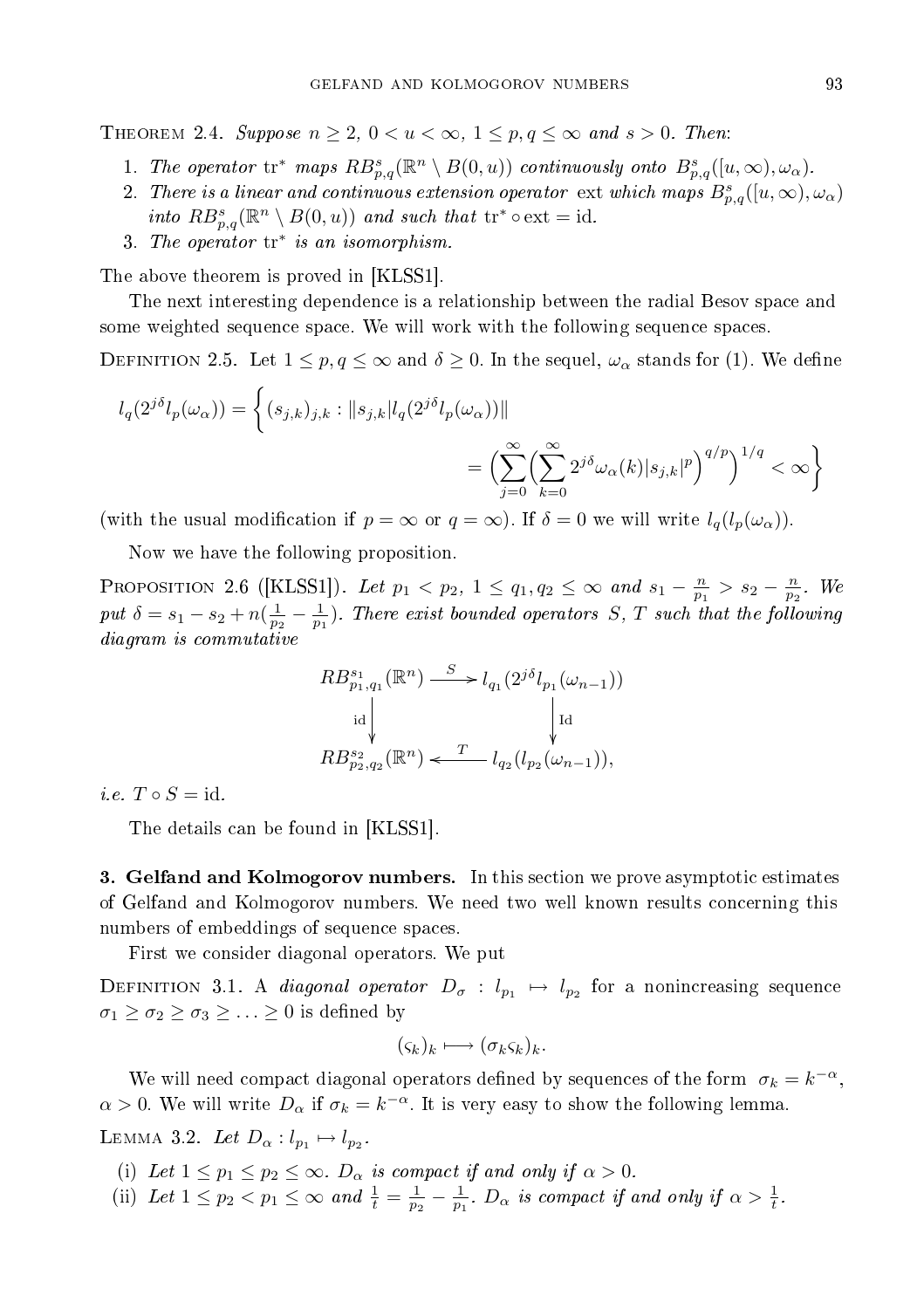Now we will formulate the key definitions.

DEFINITION 3.3. Let X and Y be Banach spaces and  $T \in L(X, Y)$ .

(i) For  $k \in \mathbb{N}$ , we define the k-th approximation number by

$$
a_k(T) := \inf\{\|T - A\| : A \in L(X, Y), \text{ rank}(A) < k\},\
$$

where rank(A) denotes the dimension of the range  $A(X) = \{A(x), x \in X\}.$ 

(ii) For  $k \in \mathbb{N}$ , we define the k-th Gelfand number by

 $c_k(T) := \inf \{ ||T J_M^X|| : M \subset X, \text{ codim}(M) < k \},$ 

where  $J_M^X$  is the natural injection of M into X and M is a closed subspace of the Banach space X.

(iii) For  $k \in \mathbb{N}$ , we define the k-th Kolmogorov number by

$$
d_k(T) := \inf \{ \|Q_N^Y T\| : N \subset Y, \dim(N) < k \},\
$$

where  $Q_N^Y$  is the natural surjection of Y onto the quotient space

$$
Y/N = \big\{ y + N : \|y + N\| = \inf_{z \in N} \|y + z\|\}
$$

and  $N$  is a closed subspace of the Banach space  $Y$ .

The approximation numbers, the Gelfand numbers and the Kolmogorov numbers are examples of s-numbers, that were introduced by A. Pietsch, cf. [AP]. In the next proposition we recall the well known properties of the above s-numbers.

PROPOSITION 3.4. Let  $s_k \in \{a_k, c_k, d_k\}$ . Then

1.  $||T|| = s_1(T) \geq s_2(T) \geq s_3(T) \geq \ldots$ 2.  $s_{n+k-1}(T_1+T_2) \leq s_k(T_1) + s_n(T_2)$  (additivity), 3.  $s_{n+k-1}(T_1T_2) \leq s_k(T_1)s_n(T_2)$  (multiplicativity), 4.  $s_k(T) = 0$  when rank $(T) < k$  (rank property), 5.  $c_k(T) \le a_k(T)$ ,  $d_k(T) \le a_k(T)$ , 6. if  $a_k(T) \to 0$  then T is compact,  $c_k(T) \to 0$  if and only if T is compact,  $d_k(T) \to 0$  if and only if T is compact.

For a real number  $r > 0$  and any operator  $T \in L(X, Y)$  we put

$$
L_{r,\infty}^{(s)}(T) := \sup_{k \in \mathbb{N}} k^{1/r} s_k(T).
$$

The expression  $L_{r,\infty}^{(s)}(T)$  is an example of an operator ideal quasi-norm. This means in particular that there exists a number  $0 < \sigma \leq 1$  such that

$$
L_{r,\infty}^{(s)}\left(\sum_j T_j\right)^{\sigma} \leq \sum_j L_{r,\infty}^{(s)}(T_j)^{\sigma},
$$

for any sequence of bounded linear operators  $T_j : X \to Y$  [HK, 1.c.5].

Directly from the definition we see that the approximation numbers of the diagonal operator  $D_{\sigma}: l_p \mapsto l_p$  defined by the nonincreasing sequence  $\sigma_1 \ge \sigma_2 \ge \sigma_3 \ge \ldots \ge 0$  are given by

$$
a_k(D_\sigma: l_p \to l_p) = \sigma_k. \tag{2}
$$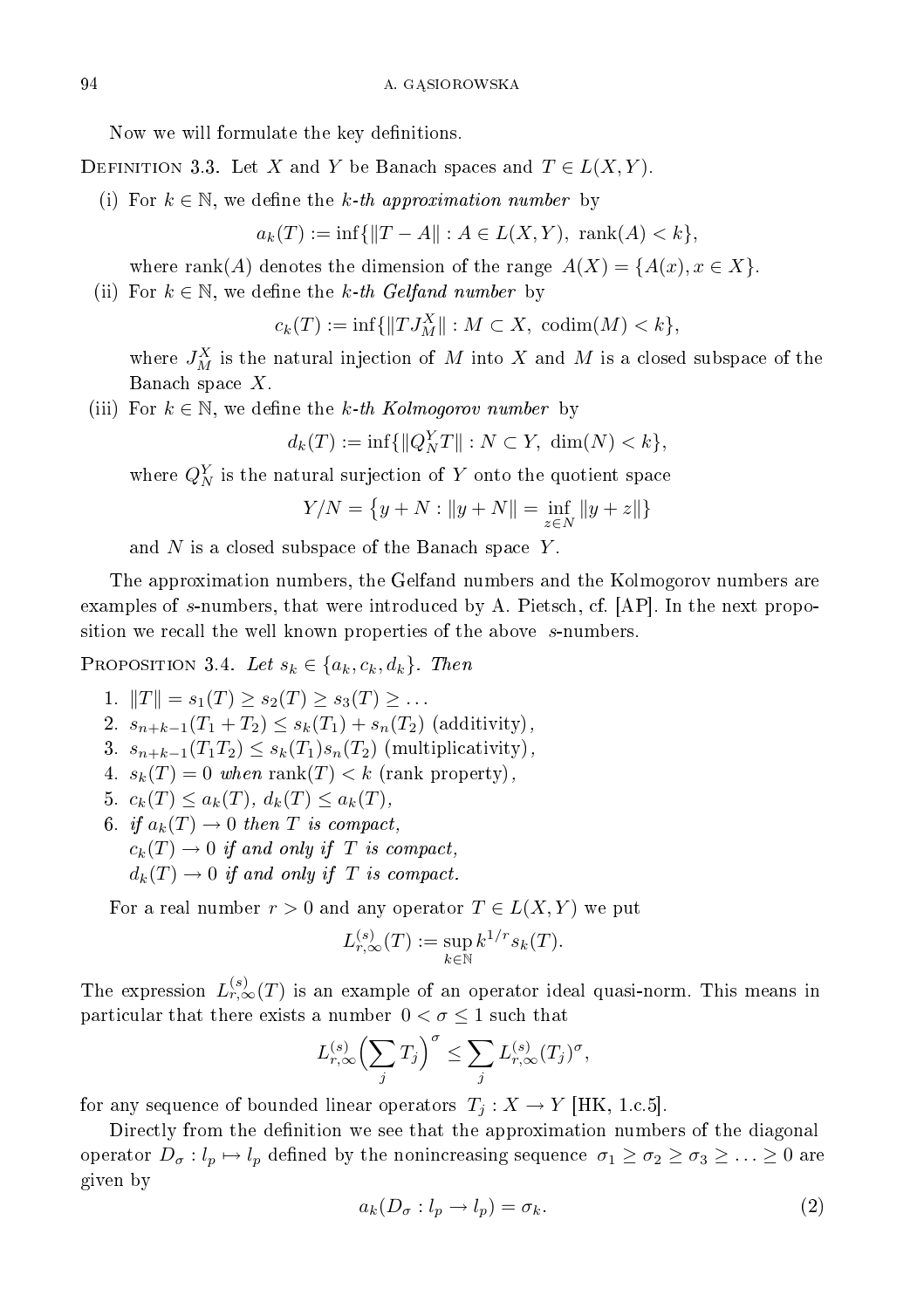This fact can be found in [CS, p. 46] or in [AP, p. 108]. By the boundedness of  $D_{\sigma}$  and the monotonicity of the scale  $l_p$ -spaces we get

$$
c_k(D_{\sigma}:l_{p_1}\to l_{p_2})\leq a_k(D_{\sigma}:l_{p_1}\to l_{p_2})\leq \sigma_k,
$$
\n(3)

if  $p_1 \leq p_2$ , cf. Proposition 3.4. The above and the following facts can be found in [AP]. If  $X$  and  $Y$  are Banach spaces, then

$$
c_k(T^*) = d_k(T) \tag{4}
$$

for all compact operators  $T \in L(X, Y)$  and

$$
c_k(T) = d_k(T^*)
$$
\n<sup>(5)</sup>

for all  $T \in L(X, Y)$ .

It is well known that

$$
D_{\sigma}^* : l_{p_2}^* \to l_{p_1}^* = D_{\sigma} : l_{q_2} \to l_{q_1}, \tag{6}
$$

where  $q_2 = \frac{p_2}{p_2-1}$ ,  $q_1 = \frac{p_1}{p_1-1}$  and  $1 \leq p_1, p_2 < \infty$  (so  $1 < q_1, q_2 \leq \infty$ ). Hence, from (4) and (6), for  $1 \leq p_1, p_2 < \infty$  we get

$$
d_k(D_{\sigma}: l_{p_1} \to l_{p_2}) = c_k(D_{\sigma}: l_{q_2} \to l_{q_1}),
$$
\n(7)

if  $D_{\sigma}: l_{p_1} \to l_{p_2}$  is a compact operator. In addition from (5) and (6), for  $1 \leq p_1, p_2 < \infty$ (so  $1 < q_1, q_2 \leq \infty$ ) we obtain

$$
c_k(D_{\sigma}:l_{p_1}\to l_{p_2})=d_k(D_{\sigma}:l_{q_2}\to l_{q_1}),
$$
\n(8)

if  $D_{\sigma}: l_{p_1} \to l_{p_2}$  is continuous.

Now we consider the asymptotic behavior of Gelfand numbers of embedding of nitedimensional spaces. In  $[EDG]$  or  $[JV]$  we can find the following lemma.

LEMMA 3.5. For  $1 \leq k \leq N < \infty$  and  $1 \leq p_1, p_2 \leq \infty$  define

$$
\Phi(N,k,p_1,p_2) := \begin{cases}\n(N-k+1)^{\frac{1}{p_2} - \frac{1}{p_1}}, & \text{if } 1 \leq p_2 \leq p_1 \leq \infty, \\
(\min\{1, N^{1 - \frac{1}{p_1}} k^{-\frac{1}{2}}\})^{\left(\frac{1}{p_1} - \frac{1}{p_2}\right)/\left(\frac{1}{p_1} - \frac{1}{2}\right)}, & \text{if } 1 < p_1 < p_2 \leq 2, \\
\max\left\{N^{\frac{1}{p_2} - \frac{1}{p_1}}, \sqrt{1 - \frac{k}{N}}^{\left(\frac{1}{p_1} - \frac{1}{p_2}\right)/\left(\frac{1}{2} - \frac{1}{p_2}\right)}, & \text{if } 2 \leq p_1 < p_2 \leq \infty, \\
\max\left\{N^{\frac{1}{p_2} - \frac{1}{p_1}}, \min\{1, N^{1 - \frac{1}{p_1}} k^{-\frac{1}{2}}\}\sqrt{1 - \frac{k}{N}}\right\}, & \text{if } 1 < p_1 \leq 2 < p_2 \leq \infty.\n\end{cases}
$$

Then

$$
c_k(\text{id}: l_{p_1}^N \to l_{p_2}^N) \approx \Phi(N, k, p_1, p_2), \qquad 1 \le k \le N < \infty,
$$

if  $p_1 > 1$ .

In [EDG] we can also find an analogous lemma for Kolmogorov numbers. One can switch from Kolmogorov numbers to Gelfand numbers and vice versa using (4) and (5).

We can use Lemma 3.5 to prove the behavior of Gelfand numbers of diagonal operators acting between infinite-dimensional spaces.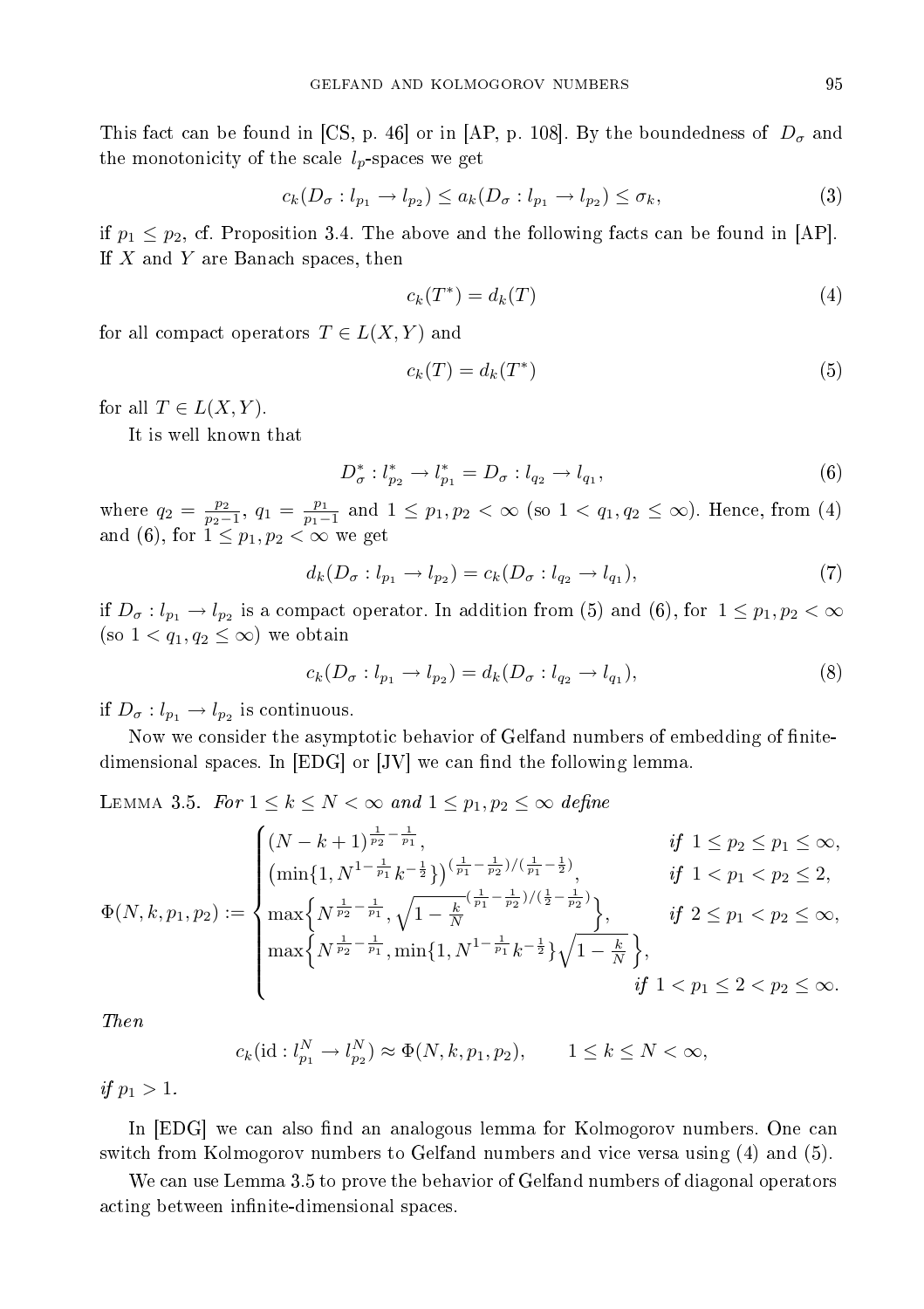LEMMA 3.6. Let  $1 \leq p_1, p_2 \leq \infty$  and  $D_{\alpha}$  be a diagonal compact operator generated by  $\sigma_k = k^{-\alpha}$ . Let  $\frac{1}{t} = \frac{1}{p_2} - \frac{1}{p_1}$ ,  $\theta = (\frac{1}{p_1} - \frac{1}{p_2})/(\frac{1}{p_1} - \frac{1}{2})$ . There exist positive constants c and C such that for all  $k \in \mathbb{N}$ 

$$
ck^{-\beta} \le c_k(D_\alpha : l_{p_1} \to l_{p_2}) \le Ck^{-\beta},
$$

where

$$
\beta = \begin{cases}\n\alpha, & \text{if } 2 \le p_1 < p_2 \le \infty, \\
-\frac{1}{2} + \frac{1}{p_1} + \alpha, & \text{if } 1 < p_1 \le 2 < p_2 \le \infty \text{ and } \alpha > \frac{1}{p'_1}, \\
\frac{\alpha}{2} \frac{p_1}{p_1 - 1}, & \text{if } 1 < p_1 \le 2 < p_2 \le \infty \text{ and } \alpha < \frac{1}{p'_1}, \\
& \text{or } 1 < p_1 < p_2 \le 2 \text{ and } \alpha < \frac{\theta}{p'_1}, \\
\alpha - \frac{1}{t}, & \text{if } 1 < p_1 < p_2 \le 2 \text{ and } \alpha > \frac{\theta}{p'_1} \\
& \text{or } 1 \le p_2 \le p_1 \le \infty, \ p_1 > 1 \text{ and } \alpha > \frac{1}{t}.\n\end{cases}
$$

Remark. Similar estimates without proof are given in [RL]. Since we have no good reference for the proof we present our proof below.

## Proof.

1) Estimation from above. The upper estimates in the case  $2 \le p_1 < p_2 \le \infty$  follow from general estimates (3) and (2). Now we regard the case  $1 \leq p_2 \leq p_1 \leq \infty$ ,  $p_1 > 1$ and  $\frac{1}{t} < \alpha$ . Let

$$
\Lambda := \{ \lambda = (\lambda_l)_l : \lambda_l \in \mathbb{C}, \ 1 \leq l < \infty \}
$$

and let  $P_i: \Lambda \to \Lambda$  be a projection defined in the following way

$$
(P_i \lambda)_l := \begin{cases} \lambda_l, & \text{if } 2^{i-1} \le l < 2^i, \\ 0, & \text{otherwise,} \end{cases} \qquad l \in \mathbb{N},
$$

for  $\lambda = (\lambda_l)$ ,  $i = 1, 2, \dots$ . Then

$$
D_{\alpha} = \sum_{i} D_{\alpha} \circ P_{i}.
$$

Elementary properties of the Gelfand numbers yield that for any  $i \in \mathbb{N}$ 

$$
c_k(D_\alpha \circ P_i : l_{p_1} \to l_{p_2}) \le 2^{-(i-1)\alpha} c_k(\text{id} : l_{p_1}^{2^{i-1}} \to l_{p_2}^{2^{i-1}}). \tag{9}
$$

From (9) and Lemma 3.5 we get

$$
L_{s,\infty}^{(c)}(D_{\alpha}\circ P_i: l_{p_1}\to l_{p_2})\leq C2^{(i-1)(1/s+1/t-\alpha)}.
$$
 (10)

Taking  $M \in \mathbb{N}_0$  we put

$$
P^M := \sum_{i=1}^{M+1} D_{\alpha} \circ P_i \quad \text{and} \quad Q_M := \sum_{i=M+2}^{\infty} D_{\alpha} \circ P_i.
$$

We choose  $s > 0$  such that  $\frac{1}{s} + \frac{1}{t} - \alpha > 0$ . Then, from (10)

$$
L_{s,\infty}^{(c)}(P^M)^{\sigma} \le \sum_{i=1}^{M+1} L_{s,\infty}^{(c)}(D_\alpha \circ P_i)^{\sigma} \le C_1 \sum_{i=0}^M 2^{\sigma i(1/s + 1/t - \alpha)} \le C_2 2^{\sigma M(1/s + 1/t - \alpha)}.
$$
 (11)

So from (11) we get for all  $k \in \mathbb{N}$ 

$$
c_k(P^M : l_{p_1} \to l_{p_2}) \le ck^{-1/s} 2^{M(1/s + 1/t - \alpha)}.
$$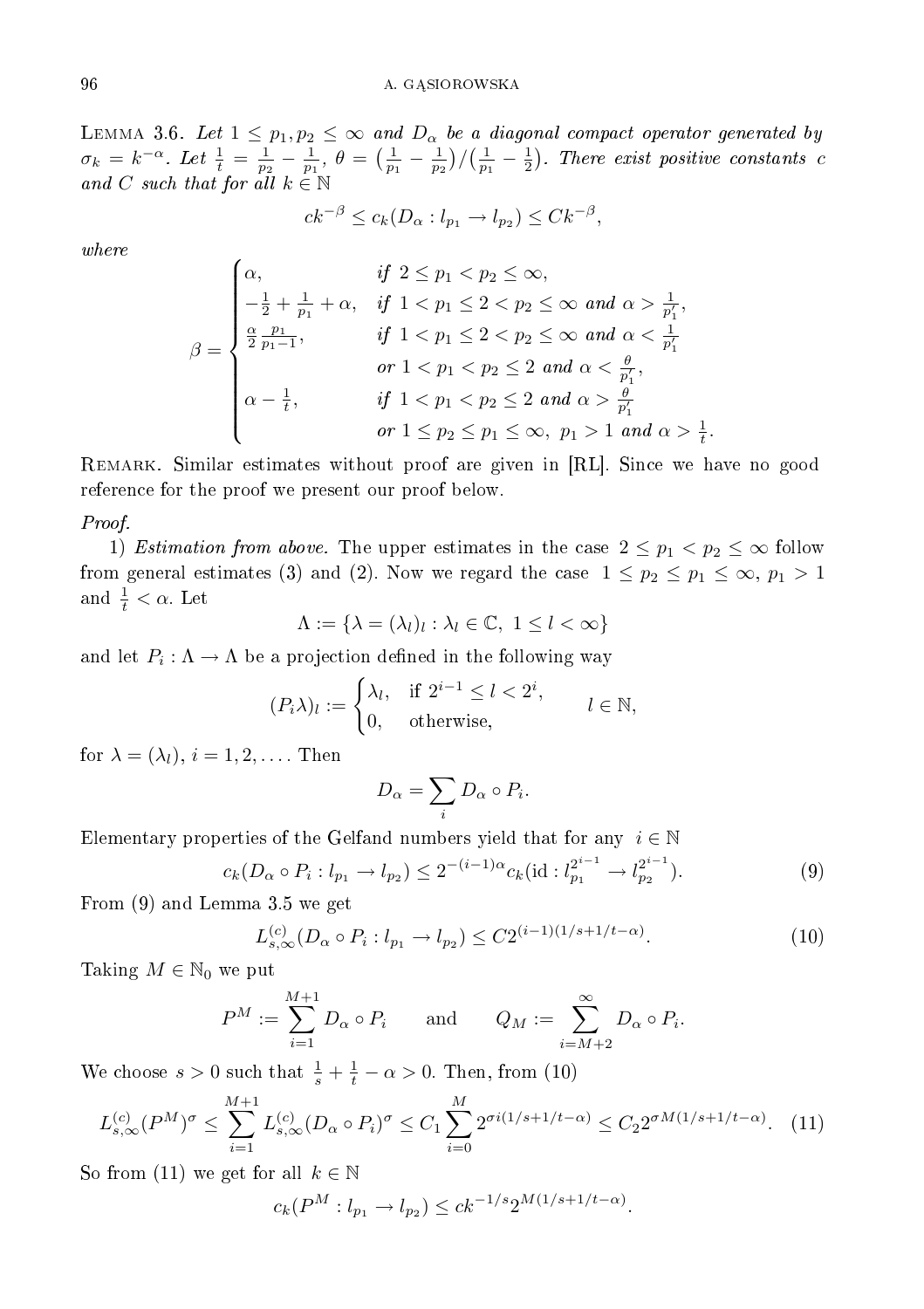Let now  $k = 2^M$ . Then

$$
c_{2^{M}}(P^{M}:l_{p_{1}} \to l_{p_{2}}) \leq c_{2^{M(1/t-\alpha)}}.
$$
\n(12)

Since  $\frac{1}{t} < \alpha$  we can choose  $s > 0$  such that  $\frac{1}{s} + \frac{1}{t} - \alpha < 0$ . Hence, from (10)

$$
L_{s,\infty}^{(c)}(Q_M)^{\sigma} \le C_1 \sum_{i=M+1}^{\infty} 2^{\sigma i(1/s+1/t-\alpha)} \le C_2 2^{\sigma M(1/s+1/t-\alpha)}.
$$
 (13)

Thus taking  $k = 2^M$  we get from (13) that

$$
c_{2^{M}}(Q_{M}:l_{p_{1}} \to l_{p_{2}}) \leq c2^{M(1/t-\alpha)}.
$$
\n(14)

From  $(12)$  and  $(14)$  we get

$$
c_{2^{M}}(D_{\alpha}: l_{p_1} \to l_{p_2}) \le c2^{M(1/t - \alpha)},
$$

therefore by the properties of Gelfand numbers

$$
c_k(D_\alpha: l_{p_1} \to l_{p_2}) \le ck^{1/t - \alpha},\tag{15}
$$

for all  $k \in \mathbb{N}$ .

Let now  $1 < p_1 \leq 2 < p_2 \leq \infty$ . Then by Lemma 3.5

$$
c_k(\mathrm{id}: l_{p_1}^N \to l_{p_2}^N) \approx \begin{cases} \sqrt{1 - \frac{k}{N}}, & \text{if } 1 \le k \le N^{2 - 2/p_1}, \\ k^{-\frac{1}{2}} N^{1 - \frac{1}{p_1}} \sqrt{1 - \frac{k}{N}}, & \text{if } N^{2 - 2/p_1} \le k \le \frac{N}{N^{2/p_2 - 1} + 1}, \\ N^{\frac{1}{p_2} - \frac{1}{p_1}}, & \text{if } \frac{N}{N^{2/p_2 - 1} + 1} \le k \le N. \end{cases} \tag{16}
$$

As in the previous case in view of (9) and (16) we conclude that

$$
L_{s,\infty}^{(c)}(D_{\alpha}\circ P_i: l_{p_1}\to l_{p_2})\leq C2^{(i-1)(1/s+1/2-1/p_1-\alpha)}, \quad \text{if } s< 2,\tag{17}
$$

$$
L_{s,\infty}^{(c)}(D_{\alpha} \circ P_i : l_{p_1} \to l_{p_2}) \le C2^{(i-1)((2-2/p_1)/s-\alpha)}, \quad \text{if } s \ge 2. \tag{18}
$$

Let  $\alpha > \frac{1}{p'_1}$ . Take  $s < 2$  such that  $\frac{1}{s} + \frac{1}{2} - \frac{1}{p_1} - \alpha > 0$ . Then formula (17) yields

$$
L_{s,\infty}^{(c)}(P^M)^\sigma \le C_1 \sum_{i=0}^M 2^{\sigma i(1/s + 1/2 - 1/p_1 - \alpha)} \le C_2 2^{\sigma M(1/s + 1/2 - 1/p_1 - \alpha)}.
$$
 (19)

Taking  $k = 2^M$  we get from (19) that

$$
c_{2^{M}}(P^{M}:l_{p_{1}} \to l_{p_{2}}) \leq c2^{M(1/2 - 1/p_{1} - \alpha)}.
$$
\n(20)

We choose  $s < 2$  such that  $\frac{1}{s} + \frac{1}{2} - \frac{1}{p_1} - \alpha < 0$ . Then from (17)

$$
L_{s,\infty}^{(c)}(Q_M)^{\sigma} \le C_1 \sum_{i=M+1}^{\infty} 2^{\sigma i(1/s+1/2-1/p_1-\alpha)} \le C_2 2^{\sigma M(1/s+1/2-1/p_1-\alpha)}.
$$
 (21)

Hence taking  $k = 2^M$  we obtain from (21) that

$$
c_{2^{M}}(Q_{M}:l_{p_{1}} \to l_{p_{2}}) \leq c_{2^{M(1/2-1/p_{1}-\alpha)}}.
$$
\n(22)

In view of  $(20)$  and  $(22)$  we get

 $c_{2^M}(D_\alpha: l_{p_1} \to l_{p_2}) \leq c2^{M(1/2 - 1/p_1 - \alpha)},$ 

hence

$$
c_k(D_\alpha: l_{p_1} \to l_{p_2}) \le ck^{1/2 - 1/p_1 - \alpha},\tag{23}
$$

for all  $k \in \mathbb{N}$ .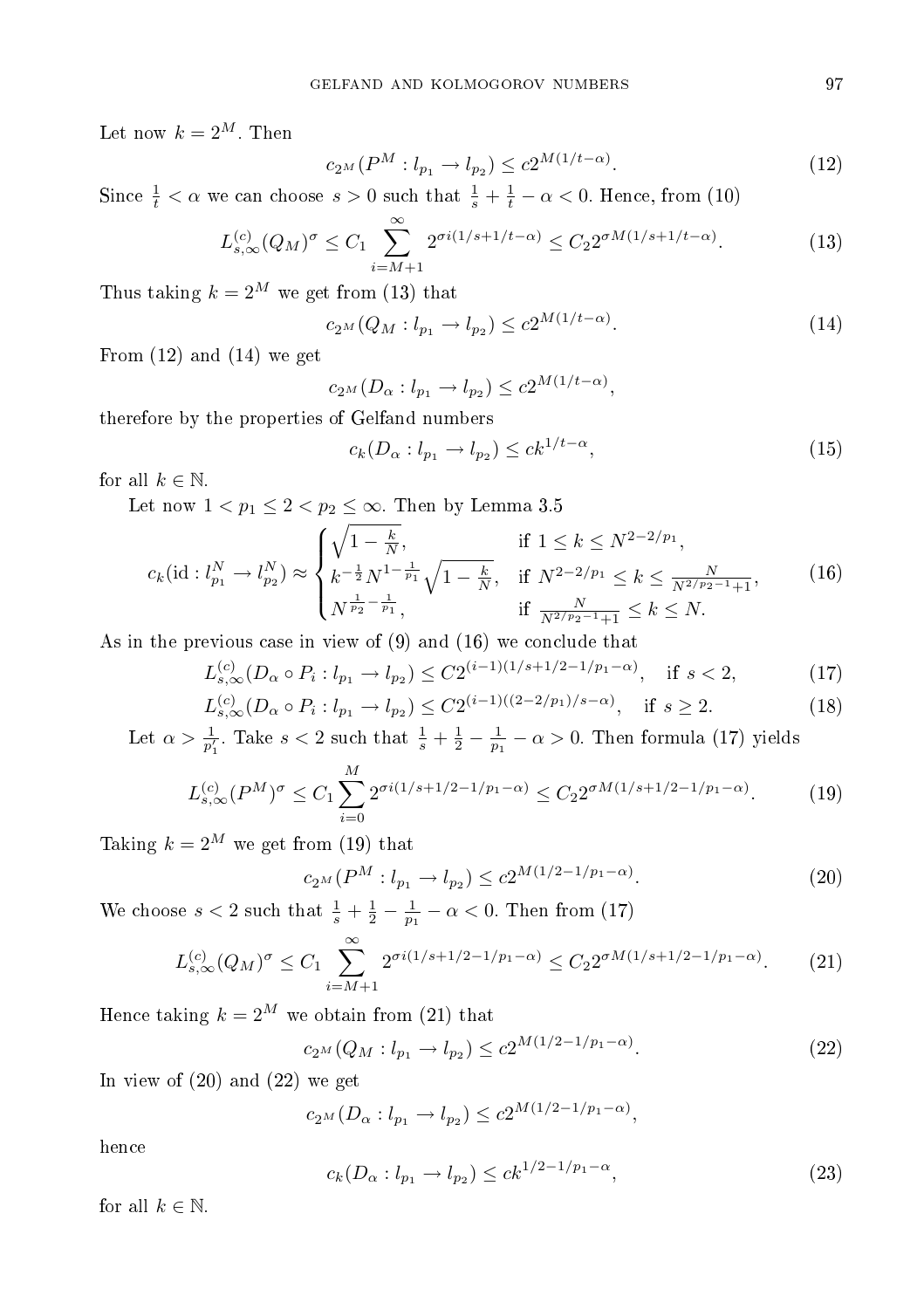Let  $\alpha < \frac{1}{p'_1}$ . We take  $s \ge 2$  such that  $(2 - \frac{2}{p_1})\frac{1}{s} - \alpha > 0$ . Therefore, from (18)

$$
L_{s,\infty}^{(c)}(P^M)^\sigma \le C_1 \sum_{i=0}^M 2^{\sigma i((2-2/p_1)/s-\alpha)} \le C_2 2^{\sigma M((2-2/p_1)/s-\alpha)}.\tag{24}
$$

Then for all  $k \in \mathbb{N}$  we get from (24) that

$$
c_k(P^M: l_{p_1} \to l_{p_2}) \leq c k^{-1/s} 2^{M((2-2/p_1)/s-\alpha)}.
$$

Taking  $k = [2^{M(2-2/p_1)}]$  we get

$$
c_k(P^M : l_{p_1} \to l_{p_2}) \le ck^{-(\alpha/2)(p_1/(p_1-1))}.
$$
\n(25)

Take  $s \geq 2$  such that  $\left(2 - \frac{2}{p_1}\right) \frac{1}{s} - \alpha < 0$ . From (18) we have

$$
L_{s,\infty}^{(c)}(Q_M)^{\sigma} \le \sum_{i=M+2}^{\infty} L_{s,\infty}^{(c)}(D_\alpha \circ P_i)^{\sigma}
$$
  

$$
\le C_1 \sum_{i=M+1}^{\infty} 2^{\sigma i((2-2/p_1)/s-\alpha)} \le C_2 2^{\sigma M((2-2/p_1)/s-\alpha)}.
$$
 (26)

Thus, for all  $k \in \mathbb{N}$  we obtain from (26) that

$$
c_k(Q_M: l_{p_1} \to l_{p_2}) \leq c k^{-1/s} 2^{M((2-2/p_1)/s-\alpha)}.
$$

Taking  $k = [2^{M(2-2/p_1)}]$  we get

$$
c_k(Q_M: l_{p_1} \to l_{p_2}) \le ck^{-(\alpha/2)(p_1/(p_1-1))}.
$$
\n(27)

In view of  $(25)$  and  $(27)$ 

$$
c_k(D_\alpha: l_{p_1} \to l_{p_2}) \leq c k^{-(\alpha/2)(p_1/(p_1-1))},
$$

if  $k = [2^{M(2-2/p_1)}]$ , hence

$$
c_k(D_\alpha: l_{p_1} \to l_{p_2}) \le ck^{-(\alpha/2)(p_1/(p_1-1))}, \tag{28}
$$

for all  $k \in \mathbb{N}$ .

Let now  $1 < p_1 < p_2 \le 2$ . Then by Lemma 3.5

$$
c_k(\mathrm{id}: l_{p_1}^N \to l_{p_2}^N) \approx \begin{cases} 1, & \text{if } 1 \le k \le N^{2-2/p_1}, \\ \left(N^{1-1/p_1}k^{-1/2}\right)^{\theta}, & \text{if } N^{2-2/p_1} \le k \le N. \end{cases} \tag{29}
$$

As in the previous case in view of (9) and (29) we conclude that

$$
L_{s,\infty}^{(c)}(D_{\alpha} \circ P_i : l_{p_1} \to l_{p_2}) \le C2^{(i-1)(1/s + (1/2 - 1/p_1)\theta - \alpha)}
$$
  
=  $C2^{(i-1)(1/s + 1/p_2 - 1/p_1 - \alpha)}$ , if  $s < 2/\theta$ , (30)

$$
L_{s,\infty}^{(c)}(D_{\alpha} \circ P_i : l_{p_1} \to l_{p_2}) \le C2^{(i-1)((2-2/p_1)/s-\alpha)}, \qquad \text{if } s \ge 2/\theta. \tag{31}
$$

Let  $\alpha > \frac{\theta}{p'_1}$ . Take  $s > 0$  such that  $\frac{1}{s} > \max(\frac{\theta}{2}, \frac{1}{p_1} - \frac{1}{p_2} + \alpha)$ . Then formula (30) yields

$$
L_{s,\infty}^{(c)}(P^M)^\sigma \le C_1 \sum_{i=0}^M 2^{\sigma i(1/s+1/p_2-1/p_1-\alpha)} \le C_2 2^{\sigma M(1/s+1/p_2-1/p_1-\alpha)}.\tag{32}
$$

Taking  $k = 2^M$  we get from (32) that

$$
c_{2^{M}}(P^{M}: l_{p_{1}} \to l_{p_{2}}) \leq c_{2^{M(1/p_{2}-1/p_{1}-\alpha)}}.
$$
\n(33)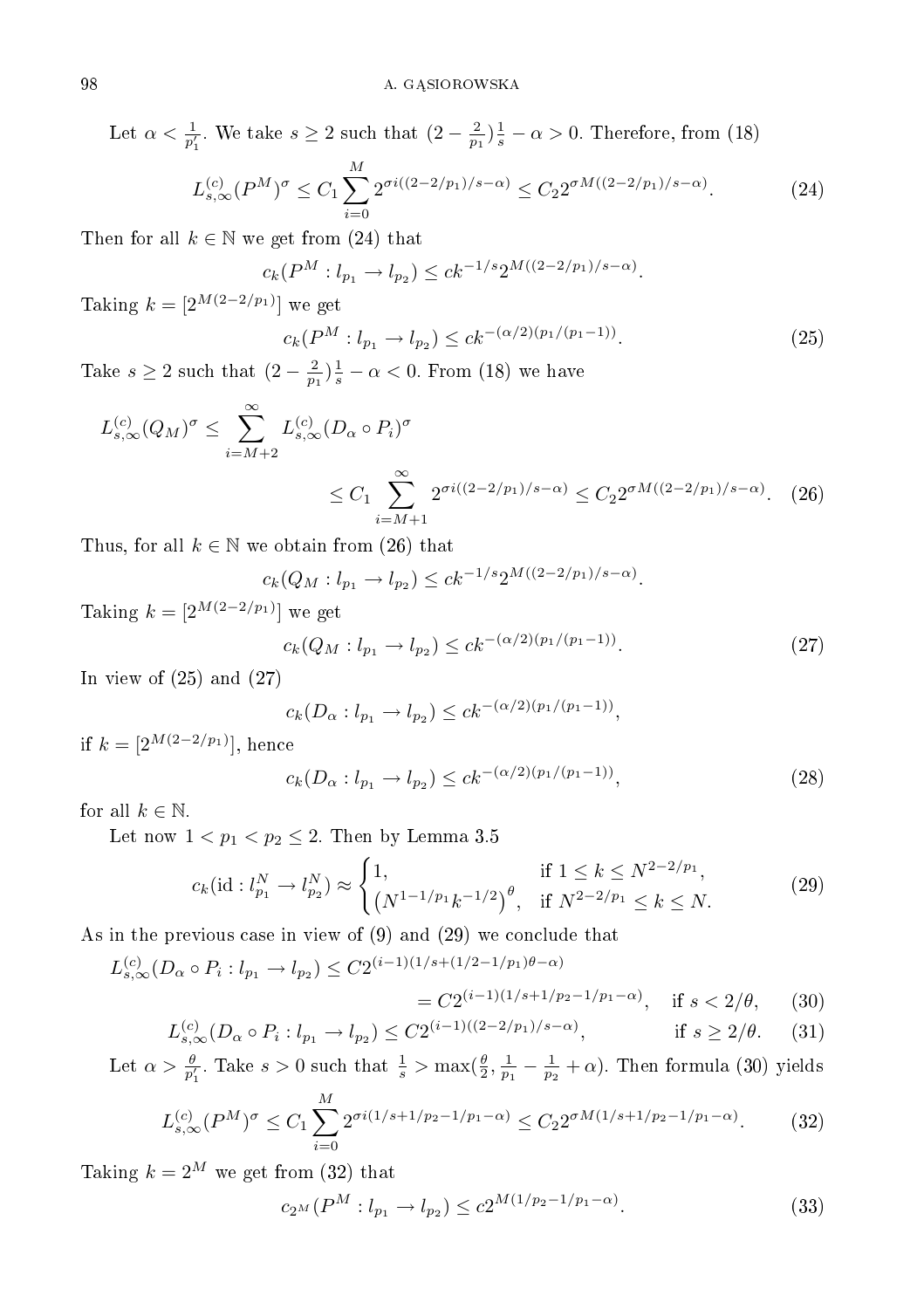Since  $\alpha > \frac{\theta}{p'_1}$  we can choose  $s > 0$  such that  $\frac{\theta}{2} < \frac{1}{s} < \frac{1}{p_1} - \frac{1}{p_2} + \alpha$ . Then from (30)

$$
L_{s,\infty}^{(c)}(Q_M)^{\sigma} \le C_1 \sum_{i=M+1}^{\infty} 2^{\sigma i(1/s+1/p_2-1/p_1-\alpha)} \le C_2 2^{\sigma M(1/s+1/p_2-1/p_1-\alpha)}.
$$
 (34)

Hence taking  $k = 2^M$  we obtain from (34) that

$$
c_{2^{M}}(Q_{M}:l_{p_{1}} \to l_{p_{2}}) \leq c_{2^{M(1/p_{2}-1/p_{1}-\alpha)}}.
$$
\n(35)

In view of (33) and (35) we get

$$
c_{2^M}(D_\alpha: l_{p_1} \to l_{p_2}) \le c2^{M(1/p_2 - 1/p_1 - \alpha)},
$$

hence

$$
c_k(D_\alpha: l_{p_1} \to l_{p_2}) \le ck^{1/p_2 - 1/p_1 - \alpha},\tag{36}
$$

for all  $k \in \mathbb{N}$ .

Let  $\alpha < \frac{\theta}{p'_1}$ . Then we can choose  $s > 0$  such that  $\frac{\alpha}{2}p'_1 < \frac{1}{s} \leq \frac{\theta}{2}$ . Therefore, from (31)

$$
L_{s,\infty}^{(c)}(P^M)^{\sigma} \le C_1 \sum_{i=0}^M 2^{\sigma i((2-2/p_1)/s-\alpha)} \le C_2 2^{\sigma M((2-2/p_1)/s-\alpha)}.
$$
 (37)

Then for all  $k \in \mathbb{N}$  we get from (37) that

$$
c_k(P^M: l_{p_1} \to l_{p_2}) \leq c k^{-1/s} 2^{M((2-2/p_1)/s-\alpha)}.
$$

Taking  $k = [2^{M(2-2/p_1)}]$  we get

$$
c_k(P^M: l_{p_1} \to l_{p_2}) \le ck^{-(\alpha/2)(p_1/(p_1-1))}.
$$
\n(38)

Take  $s \geq 2/\theta$  such that  $\frac{1}{s}(2-\frac{2}{p_1}) - \alpha < 0$ . From (31) we have

$$
L_{s,\infty}^{(c)}(Q_M)^{\sigma} \le \sum_{i=M+2}^{\infty} L_{s,\infty}^{(c)}(D_\alpha \circ P_i)^{\sigma}
$$
  
 
$$
\le C_1 \sum_{i=M+1}^{\infty} 2^{\sigma i((2-2/p_1)/s-\alpha)} \le C_2 2^{\sigma M((2-2/p_1)/s-\alpha)}.
$$
 (39)

Thus, for all  $k \in \mathbb{N}$  we obtain from (39) that

$$
c_k(Q_M: l_{p_1} \to l_{p_2}) \leq c k^{-1/s} 2^{M((2-2/p_1)/s-\alpha)}.
$$

Taking  $k = [2^{M(2-2/p_1)}]$  we get

$$
c_k(Q_M: l_{p_1} \to l_{p_2}) \leq c k^{-(\alpha/2)(p_1/(p_1-1))}.
$$
\n(40)

In view of  $(38)$  and  $(40)$ 

$$
c_k(D_\alpha: l_{p_1} \to l_{p_2}) \leq c k^{-(\alpha/2)(p_1/(p_1-1))},
$$

if  $k = \left[2^{M(2-2/p_1)}\right]$ , hence

$$
c_k(D_\alpha: l_{p_1} \to l_{p_2}) \le ck^{-(\alpha/2)(p_1/(p_1-1))}, \tag{41}
$$

for all  $k \in \mathbb{N}$ .

2) Estimation from below. First we note that

$$
c_k(D_\alpha: l_{p_1} \to l_{p_2}) \approx c_k(\mathrm{Id}: l_{p_1}(\omega) \to l_{p_2}),
$$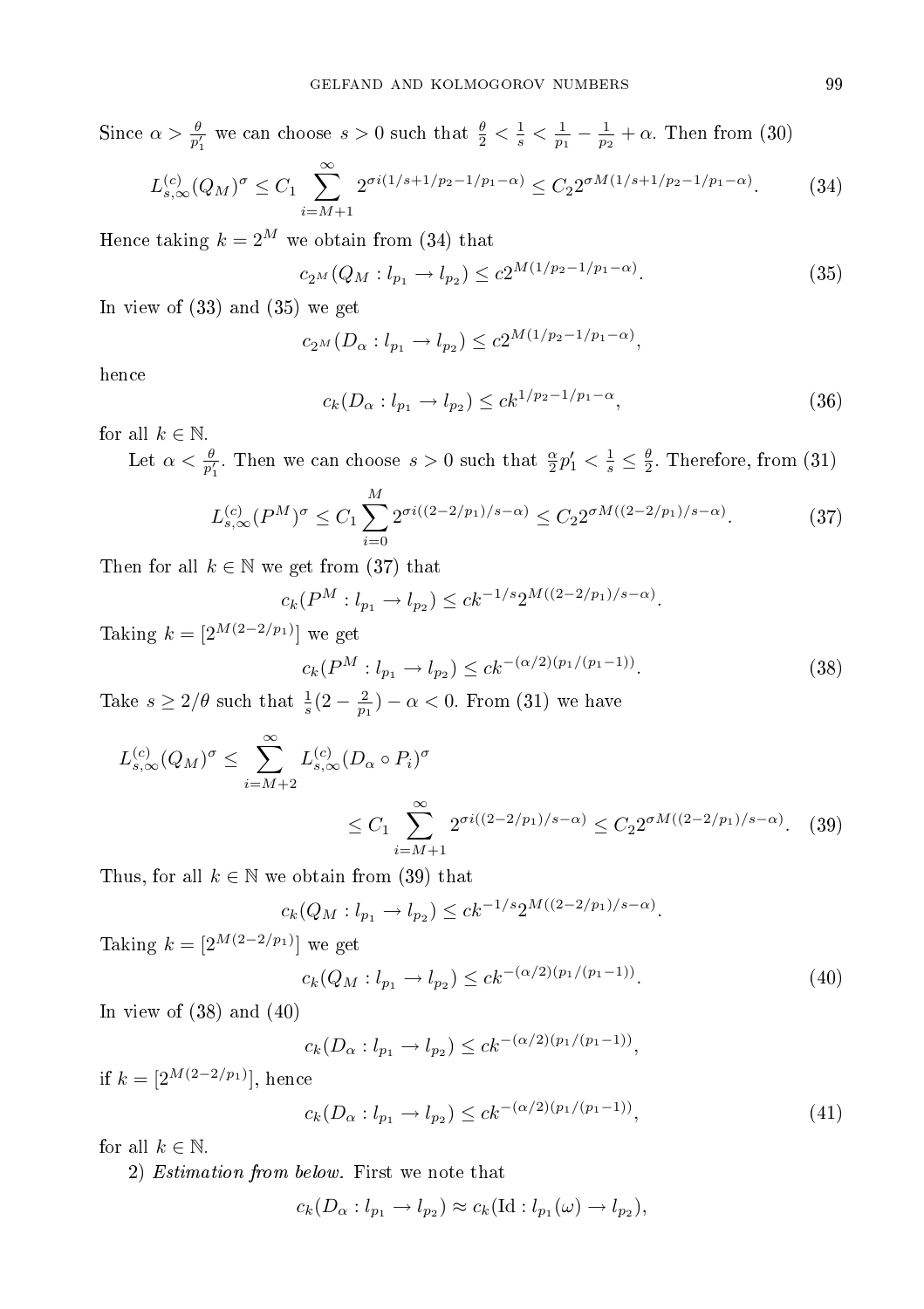where

$$
l_{p_1}(\omega) = \left\{ (\lambda_l)_l : ||\lambda| l_{p_1}(\omega)|| = \left( \sum_{l=1}^{\infty} |\lambda_l l^{\alpha}|^{p_1} \right)^{1/p_1} < \infty \right\}.
$$

Thus we can regard the following commutative diagram

$$
\begin{aligned} l_{p_1}^N &\stackrel{S}{\longrightarrow} l_{p_1}(\omega)\\ \operatorname{id} &\hspace{-2mm}\downarrow &\hspace{-2mm}\downarrow \operatorname{id}\\ l_{p_2}^N &\hspace{-2mm}\downarrow &\hspace{-2mm}\downarrow l_{p_2}. \end{aligned}
$$

We have

$$
c_k(\text{id}) \le ||S|| \, ||T|| c_k(\text{Id}) \quad \text{for } k = 1, 2, 3, \dots,
$$
\n(42)

and the norm of S depends on N and  $\alpha$ . Let  $v = (v_1, \ldots, v_N)$ ,  $\lambda = (\lambda_i)$  and

$$
(S(v))_i = \begin{cases} v_i, & \text{if } N \le i < 2N, \\ 0, & \text{otherwise,} \end{cases}
$$

then

$$
(T(\lambda))_i = \lambda_{i+N-1}, \quad \text{if } 1 \le i \le N.
$$

Hence  $||T|| = 1$  and  $||S|| \leq CN^{\alpha}$ . In consequence we get by (42) that

 $c_k(\text{id}) \le CN^{\alpha} c_k(\text{Id}) \text{ for } k = 1, 2, 3, ....$  (43)

Let  $1 < p_1 < p_2 \le 2$ . By (43) and Lemma 3.5 we get

$$
\left(\min\{1, N^{1-1/p_1}k^{-1/2}\}\right)^{\left(\frac{1}{p_1}-\frac{1}{p_2}\right)/\left(\frac{1}{p_1}-\frac{1}{2}\right)} \le CN^{\alpha}c_k(\text{Id}) \quad \text{for } k = 1, 2, 3, \dots \tag{44}
$$

If  $\alpha > \frac{\theta}{p'_1}$  and  $N = k, k \in \mathbb{N}$ , then (44) yields

$$
Ck^{-\alpha+1/p_2-1/p_1} \leq Ck^{-\alpha} \left(\min\{1, k^{1-1/p_1}k^{-1/2}\}\right)^{\theta} \leq c_k(\text{Id}).
$$

Let  $\alpha < \frac{\theta}{p'_1}$  and  $N = [k^{p_1/(2(p_1-1))}], k \in \mathbb{N}$ . From (44) we get  $Ck^{-(\alpha/2)(p_1/(p_1-1))} \leq Ck^{-(\alpha/2)(p_1/(p_1-1))} \left(\min\{1, k^{p_1(1-1/p_1)/(2(p_1-1))}k^{-1/2}\}\right)^{\theta} \leq c_k(\text{Id}).$ 

Let us regard the case  $2 \le p_1 < p_2 \le \infty$ . Then in view of (43) and Lemma 3.5, taking  $N = 2k, k \in \mathbb{N}$ , we obtain

$$
Ck^{-\alpha} \le c(2k)^{-\alpha} \sqrt{\frac{1}{2}}^{\left(\frac{1}{p_1} - \frac{1}{p_2}\right)/(\frac{1}{2} - \frac{1}{p_2})} \le c_k(\mathrm{Id}).
$$

Consider the case  $1 \leq p_2 \leq p_1 \leq \infty$ ,  $p_1 > 1$  and  $\frac{1}{t} < \alpha$ . Let  $N = 2k$ ,  $k \in \mathbb{N}$ . From Lemma 3.5 and (43) we get

$$
Ck^{1/t-\alpha} \le c(2k)^{-\alpha}(k+1)^{1/t} \le c_k(\text{Id}).
$$

Take the last case  $1 < p_1 \leq 2 < p_2 \leq \infty$ . In view of Lemma 3.5 and (43) we get

$$
\min\{1, N^{1-1/p_1}k^{-1/2}\}\sqrt{1-\frac{k}{N}} \le CN^{\alpha}c_k(\text{Id}).\tag{45}
$$

If  $\alpha > \frac{1}{p'_1}$  and  $N = 2k, k \in \mathbb{N}$ , then (45) yields

$$
Ck^{-\alpha+1/2-1/p_1} \le c(2k)^{-\alpha} \min\{1,(2k)^{1-1/p_1}k^{-1/2}\}\sqrt{\frac{1}{2}} \le c_k(\text{Id}).
$$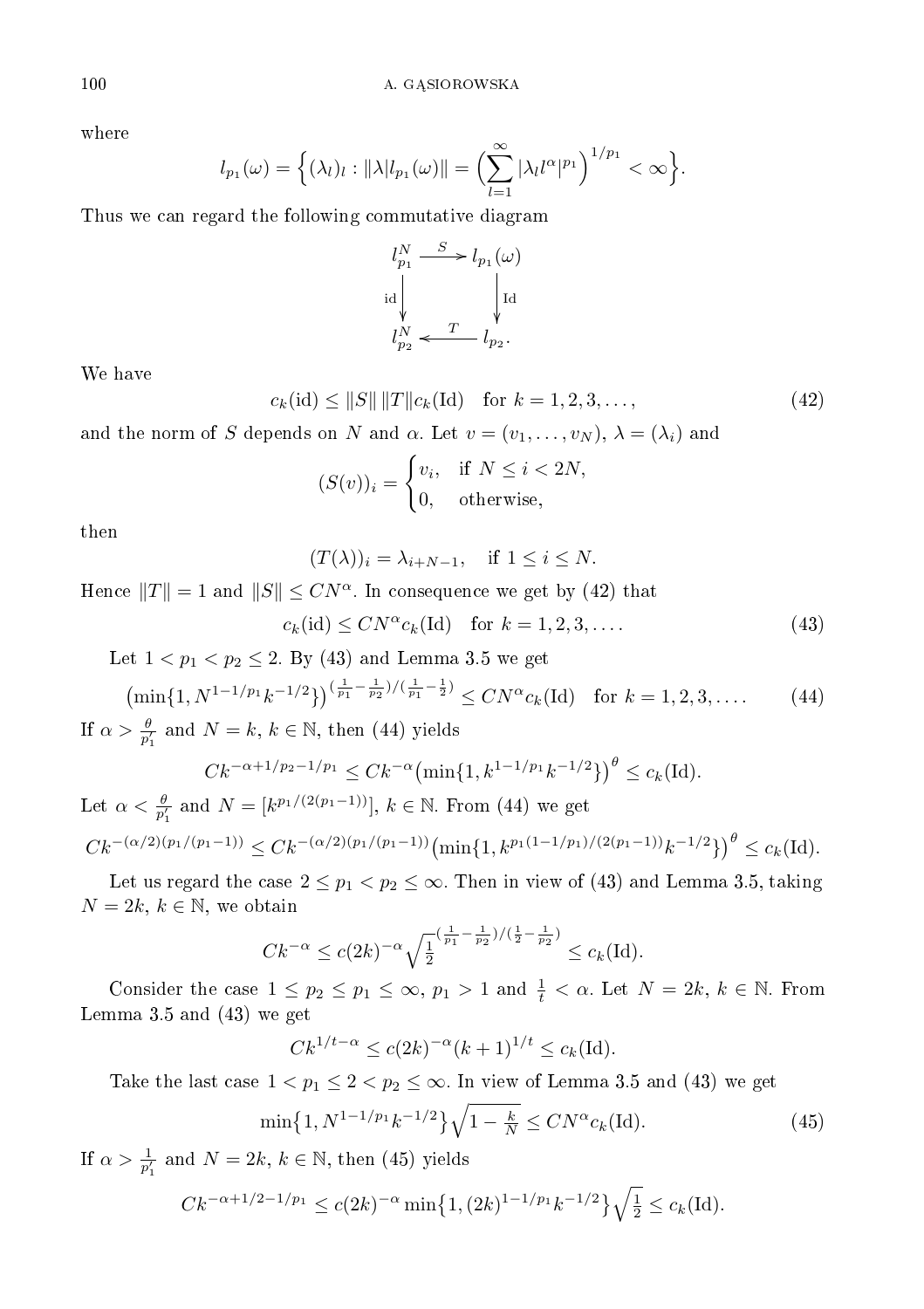Let 
$$
\alpha < \frac{1}{p'_1}
$$
 and  $N = [(2^k)^{p_1/(2(p_1-1))}], k \in \mathbb{N}, k \ge 2$ . From (45) we get  

$$
c(2^k)^{-(\alpha/2)(p_1/(p_1-1))} \min\{1, (2^k)^{p_1(1-1/p_1)/(2(p_1-1))}(2^{k-2})^{-1/2}\} \times \frac{\sqrt{1-2^{k(1-p_1/(2(p_1-1)))-2}} \le c_{2^{k-2}}(\text{Id}).
$$

Therefore

$$
C(2^k)^{-(\alpha/2)(p_1/(p_1-1))} \le c(2^k)^{-(\alpha/2)(p_1/(p_1-1))} \min\{1,2\} \le c_{2^{k-2}}(\text{Id}).
$$

REMARK. If  $\alpha = \frac{1}{p'_1}$  or  $\alpha = \frac{\theta}{p'_1}$ , then our method does not work since we cannot use estimates  $(17)$ ,  $(18)$  and  $(30)$ ,  $(31)$ . Moreover in both cases

$$
L_{2,\infty}^{(c)}(D_{\alpha}\circ P_i: l_{p_1}\to l_{p_2})\leq C2^{(i-1)(1-1/p_1-\alpha)},
$$

and

$$
L_{2/\theta,\infty}^{(c)}(D_{\alpha}\circ P_i: l_{p_1}\to l_{p_2})\leq C2^{(i-1)(\theta(1-1/p_1)-\alpha)}.
$$

From the above lemma and equations (7), (8) we get

LEMMA 3.7. Let  $1 \leq p_1, p_2 \leq \infty$  and  $D_{\alpha}$  be a diagonal compact operator generated by  $\sigma_k = k^{-\alpha}$ . Let  $\frac{1}{t} = \frac{1}{p_2} - \frac{1}{p_1}$ ,  $\theta' = (\frac{1}{p_1} - \frac{1}{p_2})/(\frac{1}{2} - \frac{1}{p_2})$ . There exist positive constants c and C such that for all  $k \in \mathbb{N}$ 

$$
ck^{-\beta} \le d_k(D_\alpha : l_{p_1} \to l_{p_2}) \le Ck^{-\beta},
$$

where

$$
\beta = \begin{cases}\n\alpha, & \text{if } 1 \le p_1 < p_2 \le 2, \\
\frac{1}{2} - \frac{1}{p_2} + \alpha, & \text{if } 1 \le p_1 < 2 < p_2 < \infty \text{ and } \alpha > \frac{1}{p_2}, \\
\alpha \frac{p_2}{2}, & \text{if } 1 \le p_1 < 2 < p_2 < \infty \text{ and } \alpha < \frac{1}{p_2} \\
& \text{or } 2 \le p_1 < p_2 < \infty \text{ and } \alpha < \frac{\theta'}{p_2}, \\
\alpha - \frac{1}{t}, & \text{if } 2 \le p_1 < p_2 < \infty \text{ and } \alpha > \frac{\theta'}{p_2} \\
& \text{or } 1 \le p_2 \le p_1 \le \infty, \ p_2 < \infty \text{ and } \alpha > \frac{1}{t}.\n\end{cases}
$$

4. Gelfand and Kolmogorov numbers of embedding of spaces of radial functions. First we regard the following lemma.

LEMMA 4.1. Let  $1 \leq q_1, q_2 \leq \infty$ . Let  $\alpha > 0$  if  $1 < p_1 < p_2 \leq \infty$ . Let  $\delta > 0$  and  $\frac{1}{p} = \frac{1}{p_1} - \frac{1}{p_2}$ ,  $\theta = \left(\frac{1}{p_1} - \frac{1}{p_2}\right) / \left(\frac{1}{p_1} - \frac{1}{2}\right)$ . There is a positive constant C such that for all  $\tilde{k} \in \mathbb{N}$ 

$$
c_k\big(\mathrm{Id}:l_{q_1}(2^{j\delta}l_{p_1}(\omega_\alpha))\to l_{q_2}(l_{p_2}(\omega_\alpha))\big)\leq Ck^{-\beta},
$$

where

$$
\beta = \begin{cases} \frac{\alpha}{p}, & \text{if } 2 \le p_1 < p_2 \le \infty, \\ \frac{\alpha}{p} - \frac{1}{2} + \frac{1}{p_1}, & \text{if } 1 < p_1 \le 2 < p_2 \le \infty \text{ and } \frac{\alpha}{p} > \frac{1}{p'_1}, \\ \frac{\alpha}{2p} \frac{p_1}{p_1 - 1}, & \text{if } 1 < p_1 \le 2 < p_2 \le \infty \text{ and } \frac{\alpha}{p} < \frac{1}{p'_1} \\ & \text{or } 1 < p_1 < p_2 \le 2 \text{ and } \frac{\alpha}{p} < \frac{\theta}{p'_1}, \\ \frac{\alpha}{p} + \frac{1}{p}, & \text{if } 1 < p_1 < p_2 \le 2 \text{ and } \frac{\alpha}{p} > \frac{\theta}{p'_1}. \end{cases}
$$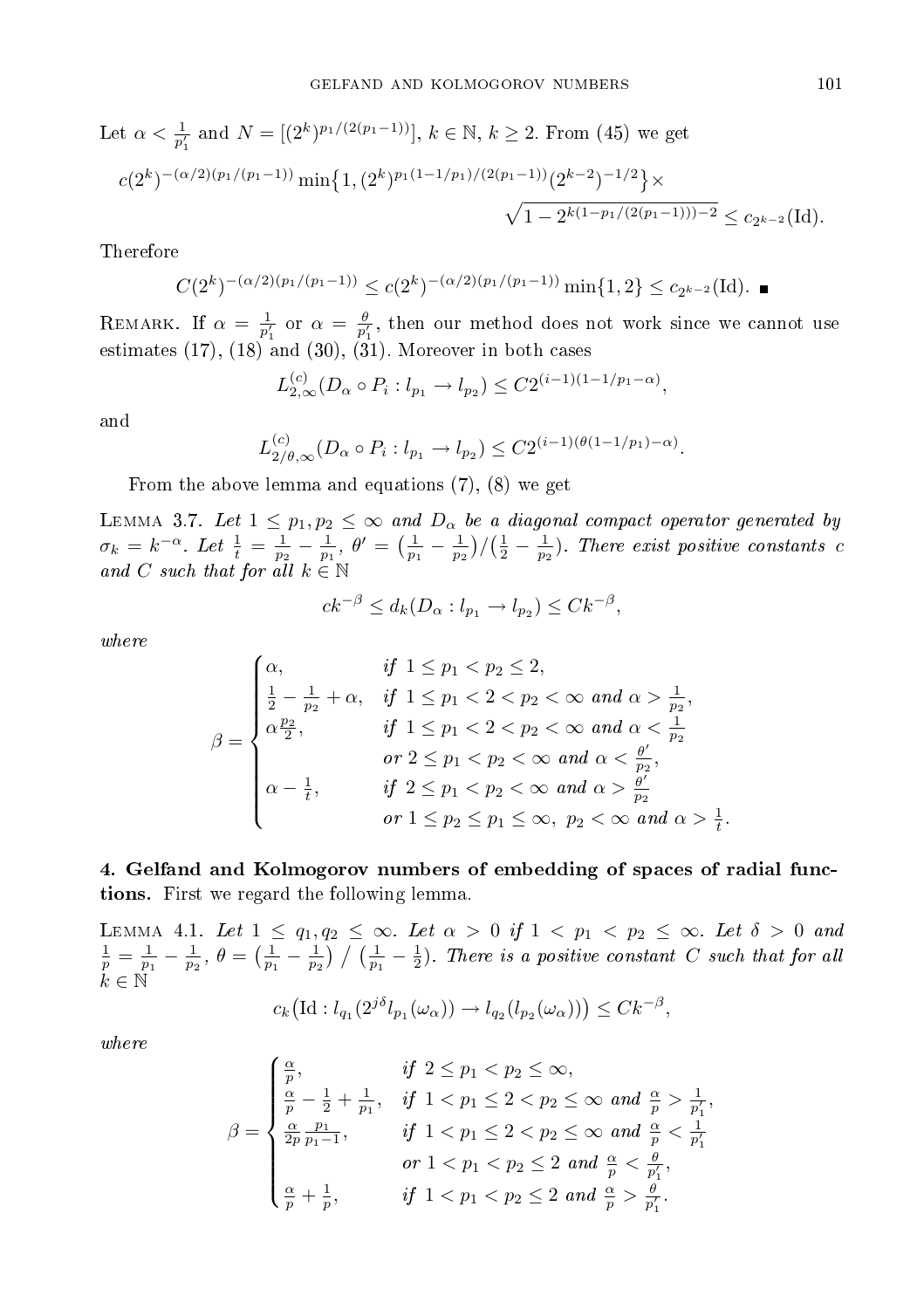*Proof.* We decompose Id into the sum Id =  $\sum_{j=0}^{\infty}$  id<sub>j</sub> with id<sub>j</sub> =  $E_j \circ id \circ P_j$ , where  $P_j(x =$  $(x_{l,i})=(x_{j,i})_i$  denotes the projection onto j-level and  $E_j(y=(y_i))=(0,\ldots,(y_i),\ldots,0)$ is the identity operator putting the sequence y into j-level and id:  $l_{p_1}(\omega_\alpha) \to l_{p_2}(\omega_\alpha)$ . Thus for any given  $j \in \mathbb{N}_0$  we have the following commutative diagram (see [KLSS1])

$$
\begin{array}{c} l_{q_1}(2^{j\delta}l_{p_1}(\omega_\alpha)) \xrightarrow{\quad P_j} l_{p_1}(\omega_\alpha) \xrightarrow{\quad D_\mu} l_{p_1} \\[2mm] \mathrm{id}_j \Bigg\downarrow \qquad \qquad \downarrow \mathrm{id} \\[2mm] l_{q_2}(l_{p_2}(\omega_\alpha)) \xleftarrow{\quad E_j} l_{p_2}(\omega_\alpha) \xleftarrow{\quad D_\upsilon} l_{p_2}, \end{array}
$$

where  $D_\mu, D_v, D_\sigma$  are the diagonal operators generated by the sequences  $\mu_k = (1 + k)^{\alpha/p_1},$  $\nu_k = (1 + k)^{-\alpha/p_2}$  and  $\sigma_k = (1 + k)^{-\alpha/p}$ , respectively. Since  $D_\mu$  and  $D_\nu$  are isometries,  $||P_j|| \leq 2^{-j\delta}$  and  $||E_j|| \leq 1$ , from Lemma 3.6 we get

$$
c_k\big(\mathrm{id}_j: l_{q_1}(2^{j\delta}l_{p_1}(\omega_\alpha)) \to l_{q_2}(l_{p_2}(\omega_\alpha))\big) \leq c_k(D_\sigma: l_{p_1} \to l_{p_2}) \|P_j\| \leq C2^{-j\delta}k^{-\beta},
$$

where  $\beta$  is defined as in the lemma. Taking  $r > 0$  such that  $\frac{1}{r} = \beta$  we have

$$
L_{r,\infty}^{(c)}(\mathrm{Id})^{\rho} \le c \sum_{j=0}^{\infty} L_{r,\infty}^{(c)}(\mathrm{id}_j)^{\rho} \le c \sum_{j=0}^{\infty} 2^{-j\delta\rho} < \infty,
$$

for some  $\rho \in (0,1]$ .

With the above lemma we get upper estimates of Gelfand numbers of embeddings of the radial Besov spaces, whereas using Theorem 2.4 we get an estimation from below.

THEOREM 4.2. Let the embeddings  $RB_{p_1,q_1}^{s_1}(\mathbb{R}^n) \leftrightarrow RB_{p_2,q_2}^{s_2}(\mathbb{R}^n)$  be compact and  $\frac{1}{p} = \frac{1}{p_1} - \frac{1}{p_2}$ . Then

$$
c_k(\mathrm{id}: RB_{p_1,q_1}^{s_1}(\mathbb{R}^n) \to RB_{p_2,q_2}^{s_2}(\mathbb{R}^n)) \approx k^{-\beta},
$$
  

$$
\beta = \begin{cases} \frac{n-1}{p}, & \text{if } 2 \le p_1 < p_2 \le \infty, \\ -\frac{1}{2} + \frac{1}{p_1} + \frac{n-1}{p}, & \text{if } 1 < p_1 \le 2 < p_2 \le \infty \text{ and } n(\frac{1}{p_1} - \frac{1}{p_2}) > \frac{1}{p_2'}, \\ \frac{n-1}{2p} \frac{p_1}{p_1-1}, & \text{if } 1 < p_1 \le 2 < p_2 \le \infty \text{ and } n(\frac{1}{p_1} - \frac{1}{p_2}) < \frac{1}{p_2'} \\ & \text{or } 1 < p_1 < p_2 \le 2 \text{ and } n(\frac{1}{p_1} - \frac{1}{2}) < \frac{1}{2}, \\ \frac{n}{p}, & \text{if } 1 < p_1 < p_2 \le 2 \text{ and } n(\frac{1}{p_1} - \frac{1}{2}) > \frac{1}{2}. \end{cases}
$$

Proof.

1) Upper estimates. Due to Proposition 2.6 we transfer the problem from the level of function spaces to the level of sequence spaces. Now applying Lemma 4.1 with  $\alpha = n - 1$ we get the needed estimates.

2) Lower estimates. Lower estimates are a consequence of Theorem 2.4 and Proposition 1 in [KLSS2]. Let  $s_1 > s_2 > 0$ . It follows from Theorem 2.4 that the following diagram is commutative

$$
B_{p_1,q_1}^{s_1}([1,\infty),w_{(n-1)/p_1}) \xrightarrow{\text{ext}} R B_{p_1,q_1}^{s_1}(\mathbb{R}^n \setminus B(0,1))
$$
\n
$$
\downarrow \text{Id}_1 \downarrow \qquad \qquad \downarrow \text{Id}
$$
\n
$$
B_{p_2,q_2}^{s_2}([1/2,\infty),\omega_{(n-1)/p_2}) \xleftarrow{\text{tr}^*} R B_{p_2,q_2}^{s_2}(\mathbb{R}^n \setminus B(0,1/2)).
$$
\n
$$
(46)
$$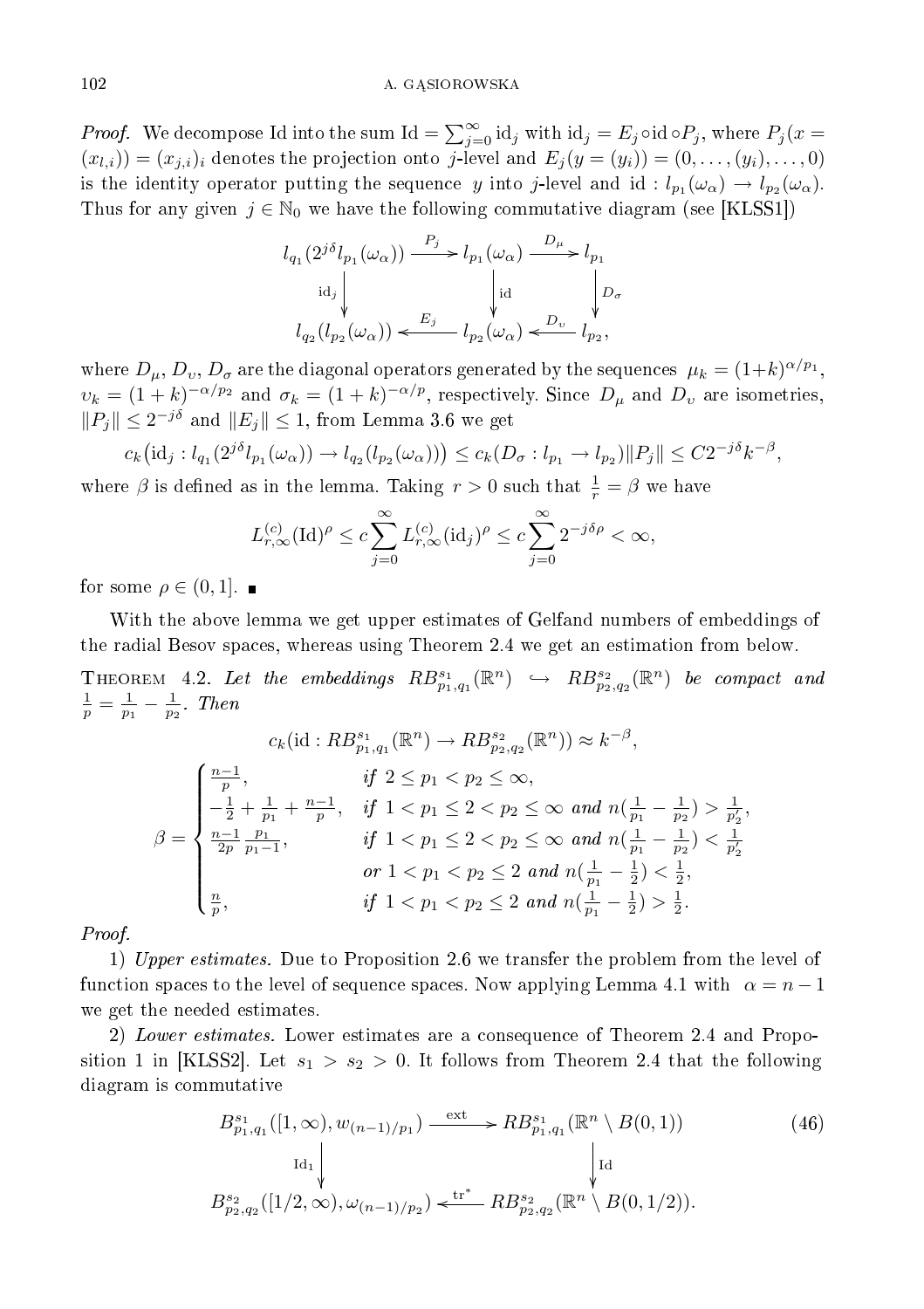Furthermore

$$
c_k(B_{p_1,q_1}^{s_1}([1,\infty),\omega_{(n-1)/p_1}) \hookrightarrow B_{p_2,q_2}^{s_2}([1/2,\infty),\omega_{(n-1)/p_2}))
$$
  

$$
\approx c_k(B_{p_1,q_1}^{s_1}([1,\infty),\omega_{(n-1)/p}) \hookrightarrow B_{p_2,q_2}^{s_2}([1/2,\infty)) \quad (47)
$$

and the Gelfand numbers of the embeddings  $B^{s_1}_{p_1,q_1}([1,\infty), \omega_{(n-1)/p}) \hookrightarrow B^{s_2}_{p_2,q_2}([1/2,\infty))$ and  $B^{s_1}_{p_1,q_1}(\mathbb{R},\omega_{(n-1)/p}) \hookrightarrow B^{s_2}_{p_2,q_2}(\mathbb{R})$  are asymptotically the same. We repeat the simple argumentation taken from [KLSS1]. We take  $\psi_1, \psi_2 \in C_\infty(\mathbb{R})$  such that supp  $\psi_1 \subset$  $(-\infty, 1/2)$ , supp  $\psi_2 \subset (-1/2, \infty)$ , where  $\psi_1 + \psi_2 = 1$ . We get the commutative diagram

$$
B_{p_1,q_1}^{s_1}(\mathbb{R}, \omega_{(n-1)/p}) \xrightarrow{\psi_1 \oplus \psi_2} B_{p_1,q_1}^{s_1}((-\infty, 1], \omega_{(n-1)/p}) \oplus B_{p_1,q_1}^{s_1}([-1, \infty), \omega_{(n-1)/p})
$$
  
\n
$$
B_{p_2,q_2}^{s_2}(\mathbb{R}) \xleftarrow{\pi} B_{p_2,q_2}^{s_2}((-\infty, 3/2]) \oplus B_{p_2,q_2}^{s_2}([-3/2, \infty)),
$$

where  $\psi_i: f \to \psi_i f, i = 1, 2$ , and  $\pi: (f_1, f_2) \to f_1 + f_2$ . Furthermore  $id = id_1 + id_2$ , where  $id_1 : (f_1, f_2) \to (f_1, 0)$  and  $id_2 : (f_1, f_2) \to (0, f_2)$ . So

$$
c_k(\text{Id}_2) \le c_k(\text{id}_1) + c_k(\text{id}_2) \le 2Cc_k(B_{p_1,q_1}^{s_1}([1,\infty),w_{(n-1)/p}) \hookrightarrow B_{p_2,q_2}^{s_2}([1/2,\infty))). \tag{48}
$$

By Proposition 1 in [KLSS2] it is enough to analyze the diagram

$$
l_{p_1}(\omega_{(n-1)/p}) \xrightarrow{S_0} l_{q_1}(2^{j\delta}\tilde{l}_{p_1}(\omega_{(n-1)/p}))
$$
\n
$$
l_{d_4} \downarrow \qquad l_{p_2} \downarrow \qquad \qquad l_{q_2}(l_{p_2}),
$$
\n(49)

where for  $v = (v_l)$  and  $\lambda = (\lambda_{j,l})$  we put

$$
(S_0(v))_{j,l} = \begin{cases} v_{|l|}, & \text{if } j = 0 \text{ and } l \in \mathbb{Z}, \\ 0, & \text{otherwise}, \end{cases}
$$

$$
(T_0(\lambda))_l = \lambda_{0,l}.
$$

Hence  $||T_0|| = 1$ ,  $||S_0|| \leq 2$  and the sequence spaces  $l_{q_1}(2^{j\delta} \tilde{l}_{p_1}(\omega_{(n-1)/p}))$  are defined by

$$
l_q(2^{j\delta}\tilde{l}_p(\omega_{(n-1)/p})) = \left\{ (s_{j,k})_{j,k} : ||s_{j,k}||_q(2^{j\delta}\tilde{l}_p(\omega_\alpha))||
$$
  

$$
= \left(\sum_{j=0}^\infty 2^{j\delta q} \left(\sum_{k\in\mathbb{Z}}^\infty |\omega_{(n-1)/p}(2^{-j}k)s_{j,k}|^p\right)^{q/p}\right)^{1/q} < \infty\right\}
$$

(with the usual modification if  $p = \infty$  or  $q = \infty$ ). Thus from the estimate

$$
c_k(\mathrm{Id}_4: l_{p_1}(\omega_{(n-1)/p}) \to l_{p_2}) \approx c_k(D_{(n-1)/p}: l_{p_1} \to l_{p_2})
$$

we get  $Ck^{-\beta} \leq c_k(\text{Id}_2)$ . On the other hand we have

$$
RB_{p_1,q_1}^{s_1}(\mathbb{R}^n \setminus B(0,1)) \longrightarrow RB_{p_1,q_1}^{s_1}(\mathbb{R}^n)
$$
  
\n
$$
_{\text{Id}} \downarrow \qquad \qquad \downarrow \qquad \qquad \downarrow
$$
  
\n
$$
RB_{p_2,q_2}^{s_2}(\mathbb{R}^n \setminus B(0,1/2)) \stackrel{\Phi}{\longleftarrow} RB_{p_2,q_2}^{s_2}(\mathbb{R}^n),
$$
  
\n(50)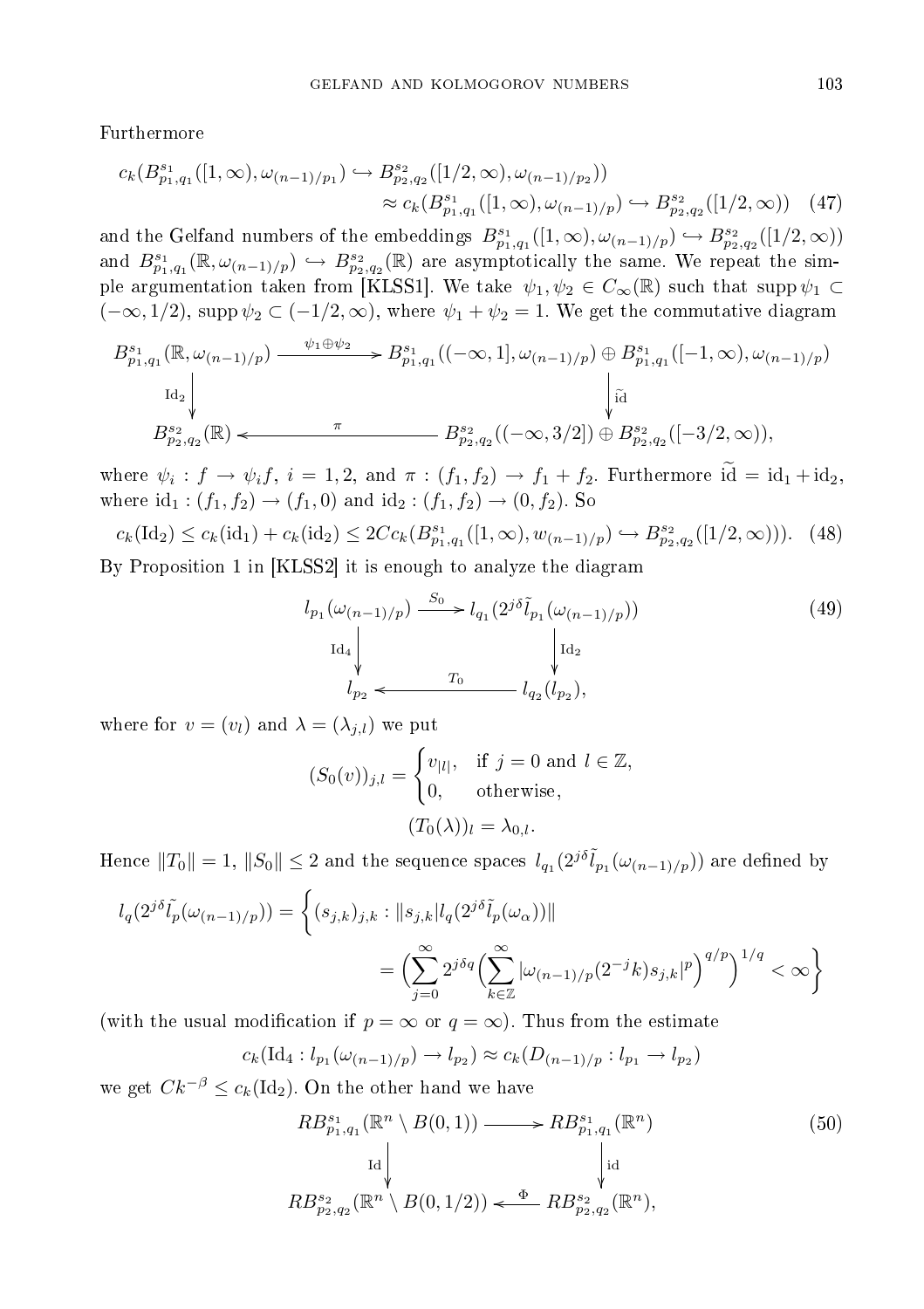where  $\Phi: f \to \varphi f$  and  $\varphi$  is a radial smooth function such that  $\text{supp}\,\varphi \subset \{x : |x| > \frac{1}{2}\},$  $\varphi(x) = 1$  if  $|x| \geq 1$ . Hence

$$
c_k(RB_{p_1,q_1}^{s_1}(\mathbb{R}^n \setminus B(0,1)) \hookrightarrow RB_{p_2,q_2}^{s_2}(\mathbb{R}^n \setminus B(0,1/2)))\le c_k(RB_{p_1,q_1}^{s_1}(\mathbb{R}^n) \hookrightarrow RB_{p_2,q_2}^{s_2}(\mathbb{R}^n)).\tag{51}
$$

This finishes the proof for  $s_2 > 0$ . The case  $s_2 \leq 0$  follows from the lift property for Besov spaces.  $\blacksquare$ 

Now we will show that

$$
[RB_{p,q}^{s}(\mathbb{R}^{n})]^{*} = R(B_{p,q}^{s})^{*}(\mathbb{R}^{n}) = RB_{p',q'}^{-s}(\mathbb{R}^{n}),
$$
\n(52)

where  $p' = 1 - \frac{1}{p}$  and  $q' = 1 - \frac{1}{q}$ . We know that  $(B_{p,q}^s)^*(\mathbb{R}^n) = B_{p',q'}^{-s}(\mathbb{R}^n)$ . Since  $RB_{p,q}^{s}(\mathbb{R}^n) \hookrightarrow B_{p,q}^{s}(\mathbb{R}^n)$  we get  $R(B_{p,q}^{s})^*(\mathbb{R}^n) \hookrightarrow (B_{p,q}^{s})^*(\mathbb{R}^n) \hookrightarrow [RB_{p,q}^{s}(\mathbb{R}^n)]^*.$  On the other hand since  $RB_{p,q}^s(\mathbb{R}^n)$  is complemented in  $B_{p,q}^s(\mathbb{R}^n)$  there exists a projection  $P: B^s_{p,q}(\mathbb{R}^n) \to RB^s_{p,q}(\mathbb{R}^n)$ . This was proved in [LS]. Hence for  $f \in [RB^s_{p,q}(\mathbb{R}^n)]^*$  we put  $f \circ P \in (B_{p,q}^s)^*({\mathbb R}^n) = B_{p',q'}^{-s}({\mathbb R}^n)$ . But  $f \circ P$  is a radial distribution. This is our claim. From (52), (4) and (5) we get the following theorem.

THEOREM 4.3. Let the embeddings  $RB_{p_1,q_1}^{s_1}(\mathbb{R}^n) \leftrightarrow RB_{p_2,q_2}^{s_2}(\mathbb{R}^n)$  be compact and  $\frac{1}{p} = \frac{1}{p_1} - \frac{1}{p_2}$ . Then

$$
d_k\left(\mathrm{id}: RB_{p_1,q_1}^{s_1}(\mathbb{R}^n) \to RB_{p_2,q_2}^{s_2}(\mathbb{R}^n)\right) \approx k^{-\beta},
$$
  

$$
\beta = \begin{cases} \frac{n-1}{p}, & \text{if } 1 \le p_1 < p_2 \le 2, \\ \frac{1}{2} - \frac{1}{p_2} + \frac{n-1}{p}, & \text{if } 1 \le p_1 < 2 < p_2 < \infty \text{ and } n(\frac{1}{p_1} - \frac{1}{p_2}) > \frac{1}{p_1}, \\ \frac{(n-1)p_2}{2p}, & \text{if } 1 \le p_1 < 2 < p_2 < \infty \text{ and } n(\frac{1}{p_1} - \frac{1}{p_2}) < \frac{1}{p_1} \\ & \text{or } 2 \le p_1 < p_2 < \infty \text{ and } n(\frac{1}{2} - \frac{1}{p_2}) < \frac{1}{2}, \\ \frac{n}{p}, & \text{if } 2 \le p_1 < p_2 < \infty \text{ and } n(\frac{1}{2} - \frac{1}{p_2}) > \frac{1}{2}. \end{cases}
$$

The corresponding result about Gelfand and Kolmogorov numbers of embeddings for the Triebel-Lizorkin space follows from elementary embeddings

$$
B_{p,q_1}^s(\mathbb{R}^n) \hookrightarrow F_{p,q}^s(\mathbb{R}^n) \hookrightarrow B_{p,q_2}^s(\mathbb{R}^n),
$$

if  $q_1 \leq \min(p,q), q_2 \geq \max(p,q)$ . We get

COROLLARY 4.4. Let the embeddings  $RB^{s_1}_{p_1,q_1}(\mathbb{R}^n) \hookrightarrow RB^{s_2}_{p_2,q_2}(\mathbb{R}^n)$  be compact and  $p_2 < \infty$ . Then

$$
c_k(\mathrm{id}: RF^{s_1}_{p_1,q_1}(\mathbb{R}^n) \to RF^{s_2}_{p_2,q_2}(\mathbb{R}^n)) \approx c_k(\mathrm{id}: RB^{s_1}_{p_1,q_1}(\mathbb{R}^n) \to RB^{s_2}_{p_2,q_2}(\mathbb{R}^n)),
$$
  

$$
d_k(\mathrm{id}: RF^{s_1}_{p_1,q_1}(\mathbb{R}^n) \to RF^{s_2}_{p_2,q_2}(\mathbb{R}^n)) \approx d_k(\mathrm{id}: RB^{s_1}_{p_1,q_1}(\mathbb{R}^n) \to RB^{s_2}_{p_2,q_2}(\mathbb{R}^n)).
$$

Taking into account that  $F_{p,2}^s = H_p^s$ ,  $1 < p < \infty$ , as a special case we obtain the estimates for Gelfand and Kolmogorov numbers of Sobolev embeddings of radial subspaces  $RH_p^s(\mathbb{R}^n)$  of fractional Sobolev spaces  $H_p^s(\mathbb{R}^n)$ .

 $\rm{REMARK.}$  Let id denote the above compact embedding of function spaces. Let  $1 <$  $p_1, p_2 < \infty$ ,  $n(\frac{1}{p_1} - \frac{1}{p_2}) \neq \frac{1}{p'_2}$ ,  $n(\frac{1}{p_1} - \frac{1}{2}) \neq \frac{1}{2}$  and  $n(\frac{1}{p_1} - \frac{1}{p_2}) \neq \frac{1}{p_1}$ ,  $n(\frac{1}{2} - \frac{1}{p_2}) \neq \frac{1}{2}$ . If we compare the above estimate of Gelfand and Kolmogorov numbers with the related estimates of approximation numbers of [ST], we get easily the following relations: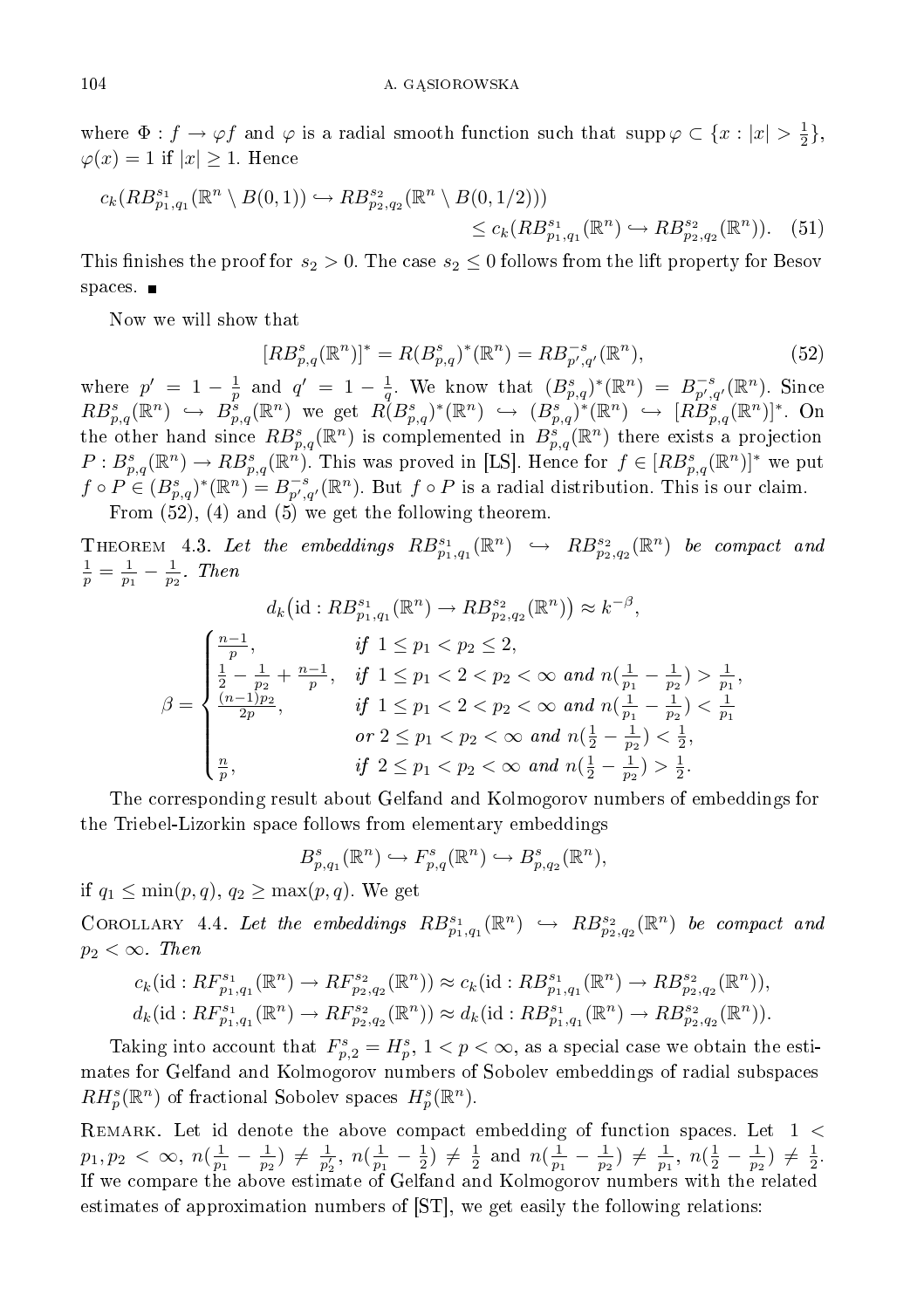• if  $1 < p_1 \leq p_2 \leq 2$  then

$$
d_k(id) \approx a_k(id)
$$
 but  $c_k(id) = o(a_k(id))$  if  $k \to \infty$ ,

• if  $2 \leq p_1 \leq p_2 < \infty$  then

 $c_k(\text{id}) \approx a_k(\text{id})$  but  $d_k(\text{id}) = o(a_k(\text{id}))$  if  $k \to \infty$ ,

• if  $1 < p_1 < 2 < p_2 < \infty$  and  $p_2 = p'_1$  then

$$
c_k(\mathrm{id}) \approx d_k(\mathrm{id}) \approx a_k(\mathrm{id}),
$$

• if  $1 < p_1 < 2 < p_2 < \infty$  and  $\min(p'_1, p_2) = p'_1$  then

$$
c_k(id) \approx a_k(id)
$$
 but  $d_k(id) = o(a_k(id))$  if  $k \to \infty$ ,

• if  $1 < p_1 < 2 < p_2 < \infty$  and  $\min(p'_1, p_2) = p_2$  then

$$
d_k(id) \approx a_k(id)
$$
 but  $c_k(id) = o(a_k(id))$  if  $k \to \infty$ .

REMARK. Another example of s-numbers are Weyl numbers. For  $k \in \mathbb{N}$ , we define the k-th Weyl number by

$$
x_k(T):=\sup\{a_k(TS): S\in L(l_2, X) \text{ with } \|S\|\leq 1\},
$$

where X and Y are Banach spaces and  $T \in L(X, Y)$ . Using the same methods as above we can also prove the following theorem.

THEOREM 4.5. Let the embeddings  $RB_{p_1,q_1}^{s_1}(\mathbb{R}^n) \leftrightarrow RB_{p_2,q_2}^{s_2}(\mathbb{R}^n)$  be compact and  $\frac{1}{p} = \frac{1}{p_1} - \frac{1}{p_2}$ . Then

$$
x_k(\mathrm{id}: RB_{p_1,q_1}^{s_1}(\mathbb{R}^n) \to RB_{p_2,q_2}^{s_2}(\mathbb{R}^n)) \approx k^{-\beta}
$$
  

$$
\beta = \begin{cases} \frac{n}{p}, & \text{if } 1 \le p_1 \le p_2 \le 2, \\ \frac{1}{p_1} - \frac{1}{2} + \frac{n-1}{p}, & \text{if } 1 \le p_1 < 2 < p_2 < \infty \\ \frac{(n-1)}{p}, & \text{if } 2 \le p_1 \le p_2 < \infty. \end{cases}
$$

## References

- [CS] B. Carl, I. Stephani, Entropy, compactness and the approximation of operators , Cambridge Tracts in Math. 98, Cambridge Univ. Press, Cambridge, 1990.
- [CGM] S. Coleman, V. Glazer, A. Martin, Action minima among solutions to a class of Euclidean scalar field equations, Comm. Math. Phys. 58  $(1978)$ , 211-221.
- [ET1] D. E. Edmunds, H. Triebel, Entropy numbers and approximation numbers in function spaces, Proc. London Math. Soc. (3) 58 (1989), 137-152.
- [ET2] D. E. Edmunds, H. Triebel, Entropy numbers and approximation numbers in function spaces II, Proc. London Math. Soc.  $(3)$  64  $(1992)$ , 153-169.
- [ET] D. E. Edmunds, H. Triebel, Function Spaces, Entropy Numbers, Differential Operators, Cambridge Tracts in Math. 120, Cambridge Univ. Press, Cambridge, 1996.
- [EDG] E. D. Gluskin, On some finite-dimensional problems of in the theory of widths, Vestnik Leningrad. Univ. Mat. Mekh. Astronom. 1981, no. 3, 5-10.
- [DH1] D. D. Haroske, Approximation numbers in some weighted function spaces , J. Approx. Theory 83  $(1995)$ , 104-136.